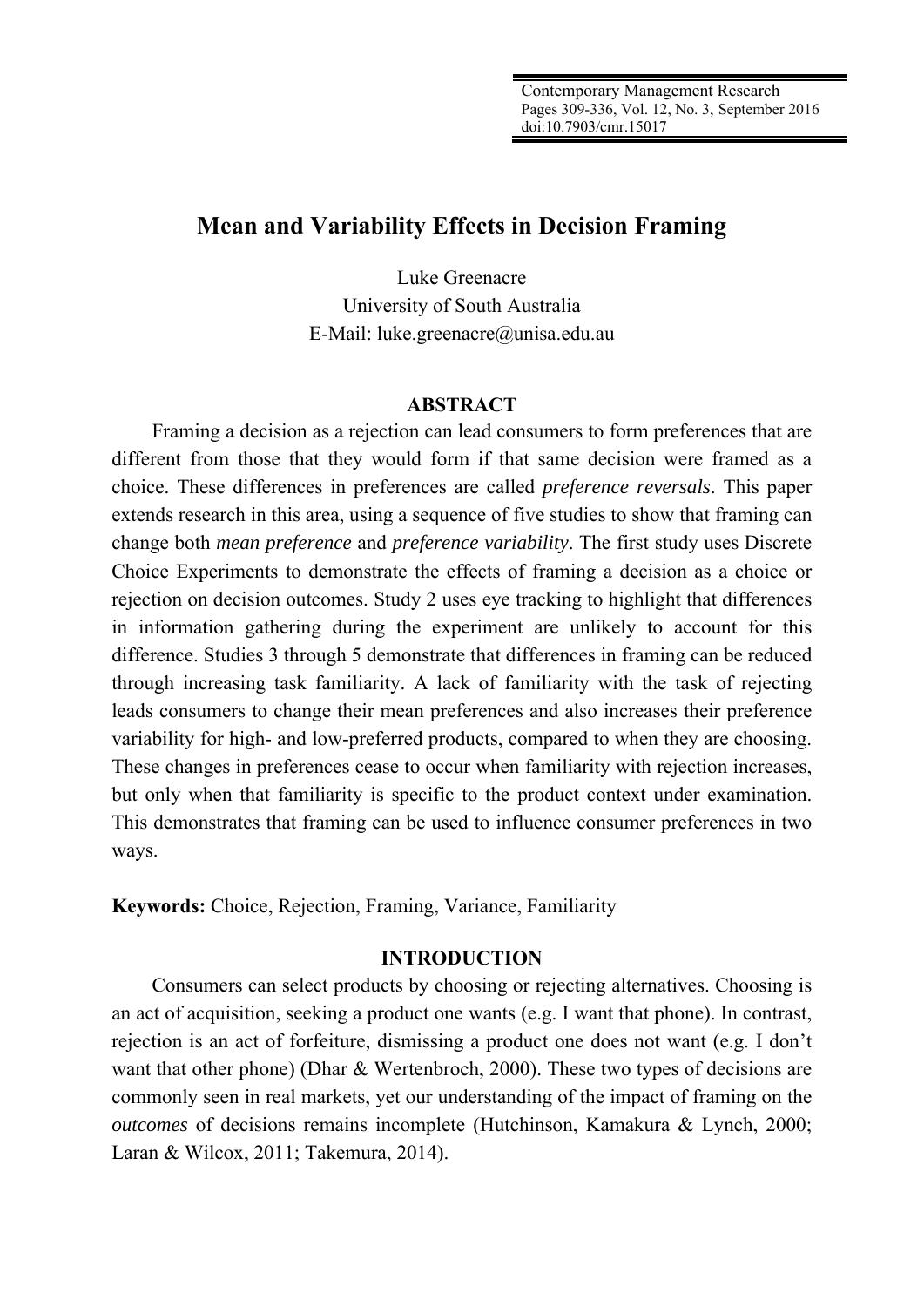Decision framing can lead to decision outcomes that do not reflect the same underlying product preferences (Dhar & Gorlin, 2013; Kwong & Wong, 2006; Takemura, 2014). For example, if a person chose Phone A over Phone B when asked to *choose* a phone, he or she will not necessarily refuse the other phone, Phone B, when asked to *reject* the phone he or she does not want; even when presented with the same two phones. These changes in expected outcome due to framing are often referred to as *preference reversals*. Much of the original evidence for the effects of decision framing on the occurrence of reversals arose from observations that preferences are constructed during a decision rather than stored permanently in a person's memory (Bettman, Luce & Payne, 1998; Tversky, Sattath & Slovic, 1988). As a consequence, the framing of a question used to elicit people's preferences can influence the preferences that are constructed (Payne, 1982; Tversky et al., 1988). The mechanisms underlying this framing effect, and the impact of framing on decisions, continue to be explored (Dhar & Gorlin, 2013).

Much of the framing literature does not acknowledge that preferences (either constructed or stored) can be described as having two components. Random utility theory postulates that preferences can have a systematic component and a random component (Hess & Daly, 2014). The systematic component can be described as the mean preferences held by a group of people, and the random component as the variability in that group's preferences (Hess & Daly, 2014). Consideration has been given to the systematic or mean component, but only limited attention has been paid to the fact that the random (or variability) component may also play a role in framing effects. Furthermore, researchers have only speculated about the nature of that role without formally testing it (Hutchinson et al., 2000). The objective of this research is thus to examine how changing the framing of a decision from a choice to a rejection influences the mean preferences held by people *and* variability in those preferences.

## **DECISION FRAMING AND PREFERENCE DIFFERENCES**

It has been demonstrated in the literature that framing a decision task as a choice or a rejection can elicit decision outcomes that do not reflect the same preferences (Chernev, 2009; Dhar & Wertenbroch, 2000; Irwin & Naylor, 2009; Laran & Wilcox, 2011; Meloy & Russo, 2004; Shafir, 1993; Takemura, 2014). Preferences are generally formed in response to the *need* to make a decision, rather than stored in memory for when a decision arises (Bettman et al., 1998). The preferences formed can thus be influenced by the framing used to elicit those preferences. This is especially true when there are no obvious dominant alternatives and when little prior experience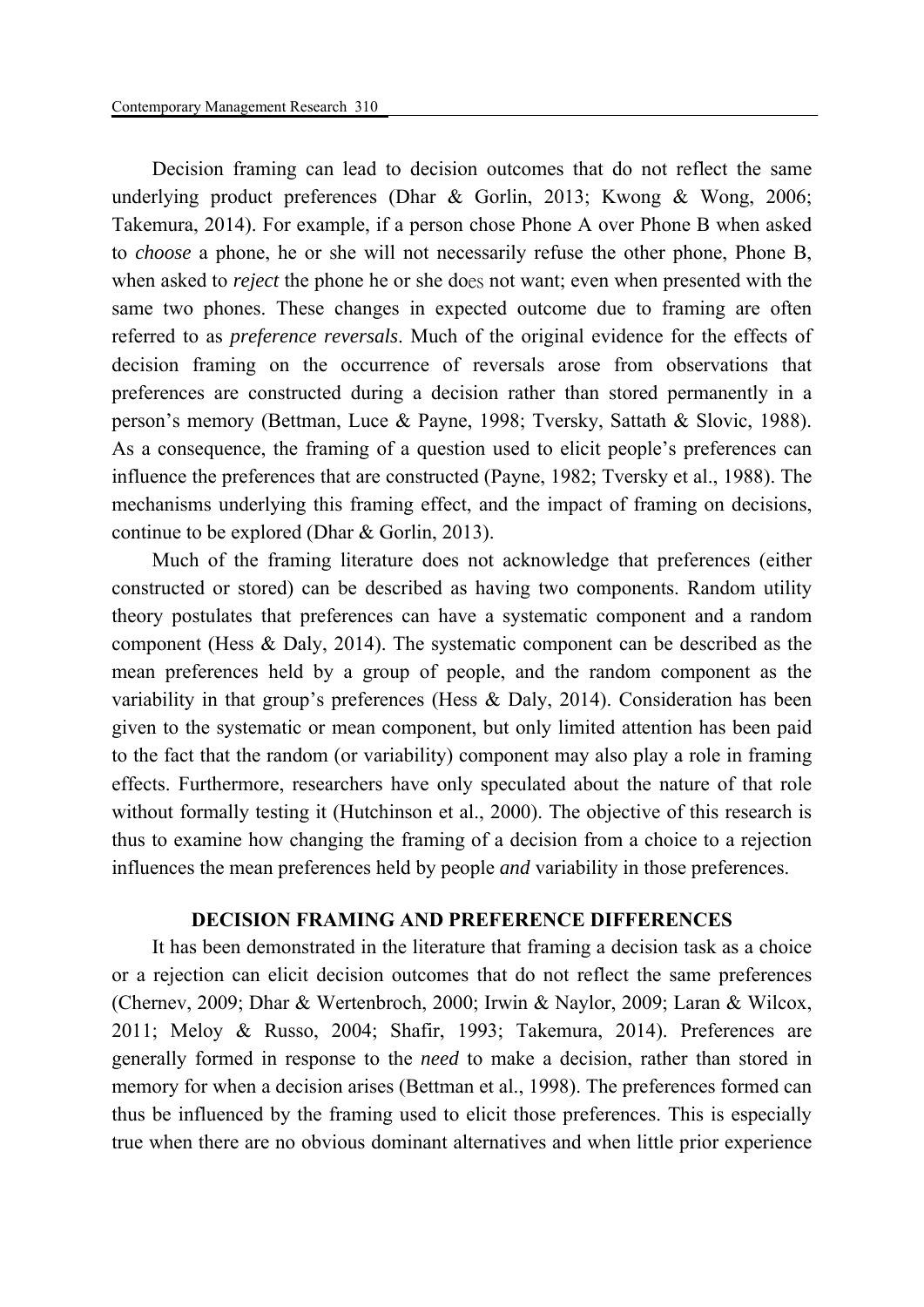has allowed the formation of strong baseline preferences (Bettman et al., 1998; Shafir, 1993).

Research has focused on observing how changes in framing affect people's average preferences (Hutchinson et al., 2000). The impact of framing a decision as a choice and rejection has only been considered in this way (Hutchinson et al., 2000). Our research shows that they should be considered in two ways: changes in average preferences, and changes in preference variability.

## **THE SYSTEMATIC AND RANDOM COMPONENT OF PREFERENCE**

The nature of preferences and how they are actioned by consumers has received different treatments in the literature (Gilboa, 2009; Lichtenstein & Slovic, 2006). One of the most common treatments is Random Utility Theory (RUT) (McFadden, 1986). RUT proposes that all consumer decisions are undertaken in order to maximize utility, with utility representing the underlying value and benefits a product conveys to the consumer minus any costs or disadvantages it imposes (McFadden, 1986). This utility maximization does not necessarily need to be rational or even conscious.

The advantage offered by RUT over other theories is that it suggests that preference (and its underlying construct of utility) has two components: systematic and random (Hess & Daly, 2014; McFadden, 1986). These two components provide a framework in which we can conceptualise how decision framing may influence preferences in two ways and subsequently produce changes in observed behaviour among consumer groups.

The systematic component of preferences (or utility) is the component of preference that can be observed and explained. When dealing with groups of people, this is the common systematic component, which from now on will be described as the *mean preference;* as it is the mean observable component of preferences across a group of people (Hess & Daly, 2014). The random component is that part of behaviour that cannot be fully explained. It is typically used to represent the limited ability to observe some aspects of human decisions, and can be used to represent a number of phenomena not captured by the systematic component. This research focuses on the variability in the random component, in particular variability in the random component that can be attributed to framing effects (Hess & Daly, 2014). This is the *variability in preference*.

Changes in mean preference arising from decision framing are well established in the literature (Hutchinson et al., 2000; Laran & Wilcox, 2011). The second variability component in preferences remains unexplored.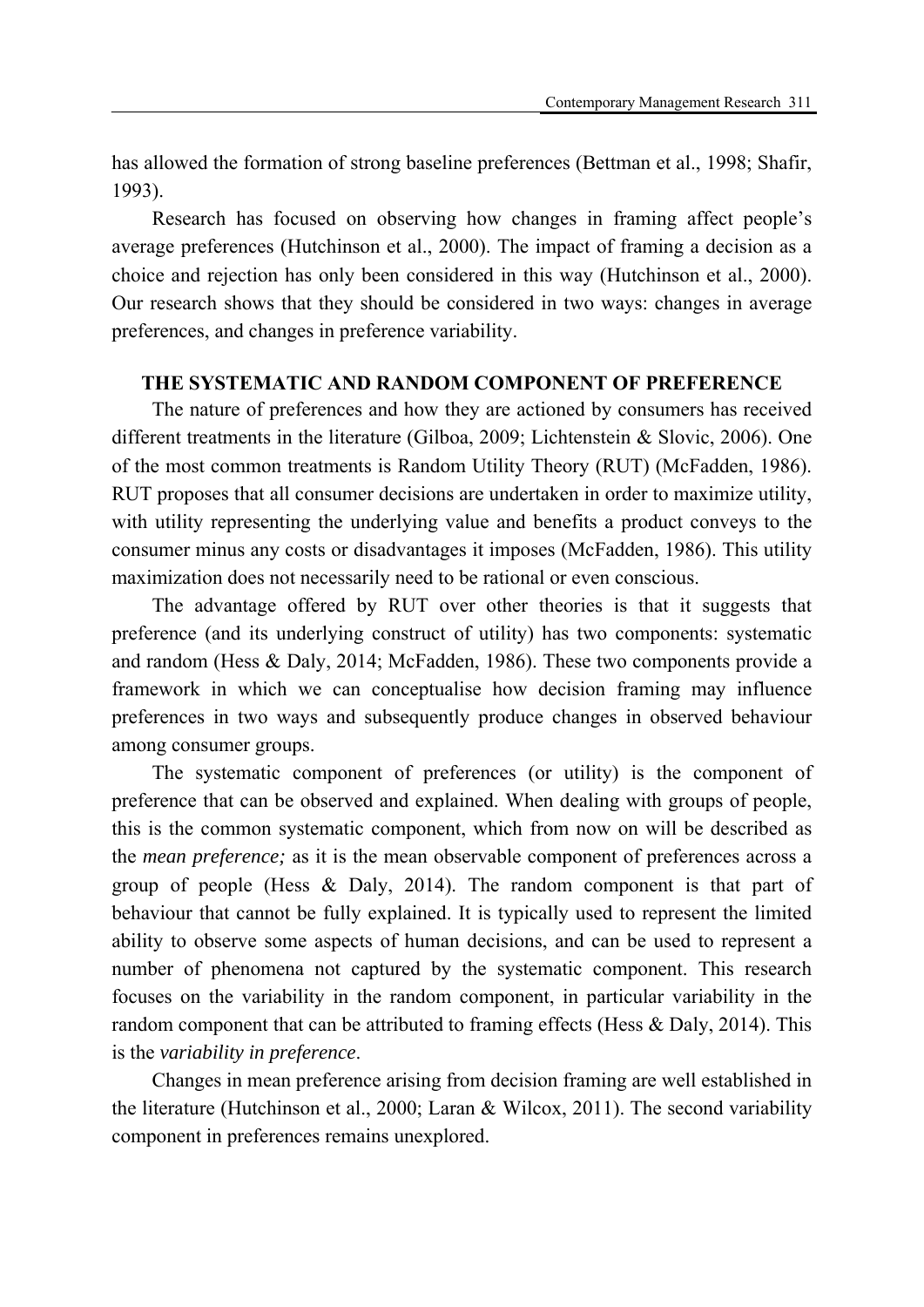Framing decisions as choices or rejections is expected to produce differences in preference variability in addition to the mean differences found in previous studies. People process greater amounts of information inconsistent with their established preferences when asked to reject alternatives (Laran & Wilcox, 2011). Processing additional information has been found to lower a person's confidence in his or her decisions (Chernev, 2009). This lack of confidence leads us to expect that framing a decision as a rejection would lead to an increase in preference variability relative to choices. The following studies allow us to examine whether this is also the case with consumer decisions.

## **METHODOLOGICAL APPROACH**

We used five studies to examine how framing influences the two components of preferences. Study 1 demonstrates that framing a decision as a choice versus a rejection produces a systematic difference in mean preferences and preference variability in consumers. Building on this, two tentative explanations for this phenomenon were proposed. The first explanation was that this arises from a difference in how consumers attend to information for choices versus rejections. Study 2 assesses this explanation by using eye-tracking technology to evaluate what information is being gathered. It was found that consumers attended to information in much the same way regardless of whether the decision was framed as a choice or a rejection.

The purpose of subsequent studies was to examine the second tentative explanation: that the differences in mean preference and preference variability due to framing a decision as a choice versus a rejection arise due to a lack of familiarity with the task of rejecting. Study 3 shows that task familiarity drives the differences in mean preference and preference variability. Studies 4 and 5 explore the nature of the familiarity needed to overcome the effects of framing differences on preferences.

#### **STUDY 1: THE MEAN AND VARIABILITY EFFECTS OF FRAMING**

This study tests whether decision framing produces any systematic changes in preference (error) variability using a Discrete Choice Experiment (DCE). A DCE allows the incorporation of multi-attribute designs into the experiment, improving external validity of the findings. Another benefit arises from the repeated choices (measurement) provided by DCEs. If a single decision were used as the stimulus, one alternative could be perceived as dominant, with that dominance reducing potential variability in the data. Repeated choices across a wide assortment of products means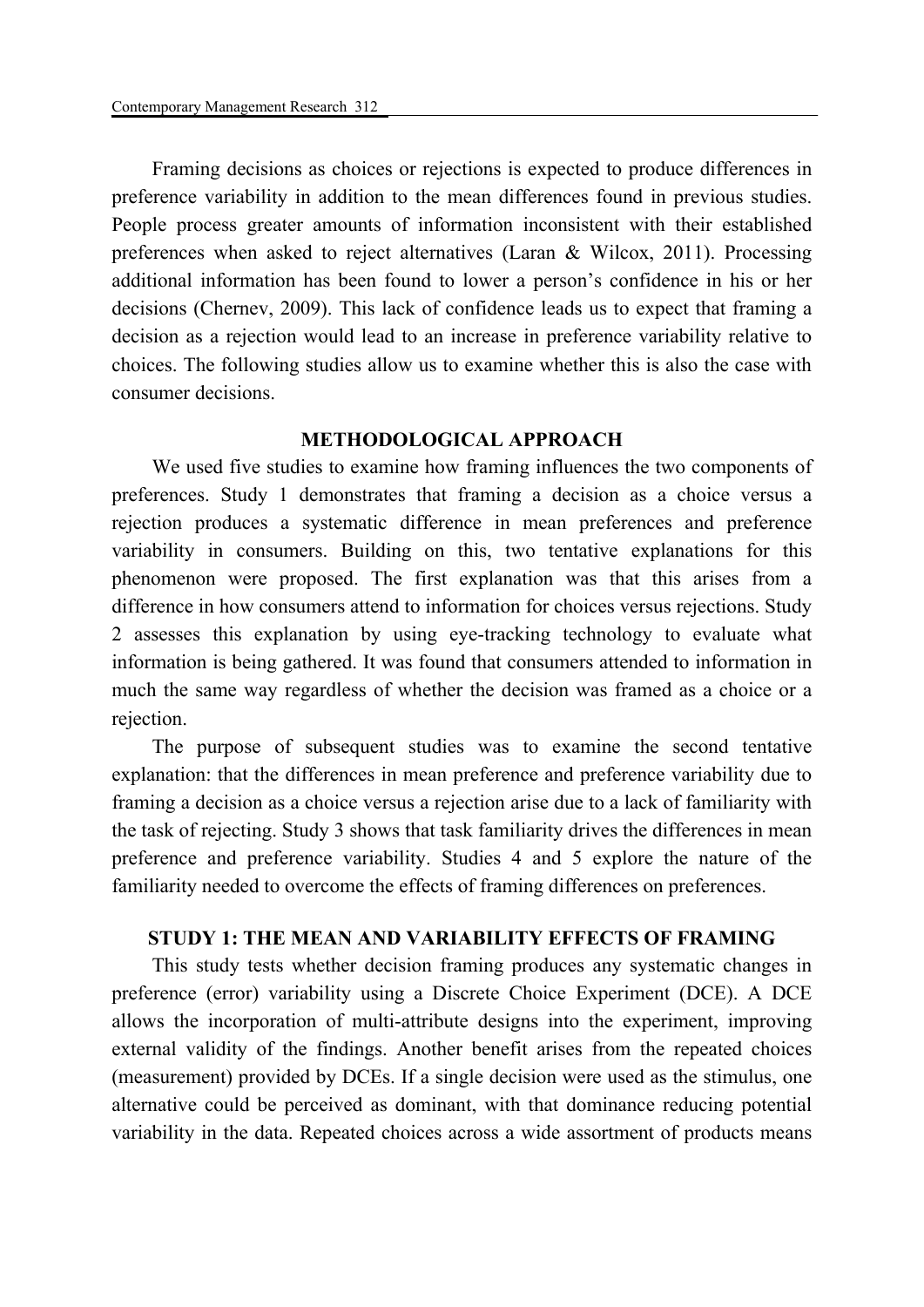that choice variability is less likely to be influenced by the presence (or absence) of any single product.

Research participants were presented with pairs of products from which they chose the one they preferred. A distraction task was then undertaken where participants reported some household and entertainment preferences. The pairs of products were then presented again, and this time the participants were asked to reject the option they did not prefer. For both the choice and rejection DCE tasks, we were able to observe both the mean preferences held by participants for each product option and the variability in that preference across the group, allowing us to compare the differences that arose as a consequence of the choice and rejection framing.

#### **Method**

Participants were recruited through Amazon's Mechanical Turk. Fifty participants were assigned to a version of the experiment considering airline flights and 52 to a version considering car rental options  $(n = 102)$ . Within each product version, the order of the choice and rejection tasks was blocked so half the participants saw the choice task first and the other half the rejection task first (to remove any order effects). Assignment to each block was random with a quota applied.

The DCE used the same experimental design for both product versions. Eight products were designed by varying four product features each with two feature levels using a half-fractional factorial design. For the flights, price, luggage allowance, food and beverage options, and estimated flight times were used. For the car rental version, the car model, number of included kilometres, return time, and insurance liability were used. These features are commonly seen in online booking systems for these products.

The eight product profiles designed in each version were organised into pairs that comprised each choice set in the experiment. This was achieved using a full factorial design to produce 28 choice sets for each product. The order of the choice sets was randomised for the experiment. These choice sets were used twice in the survey; once for the choice task and a second time for the rejection task. An example of one of these choice sets is shown in Appendix A.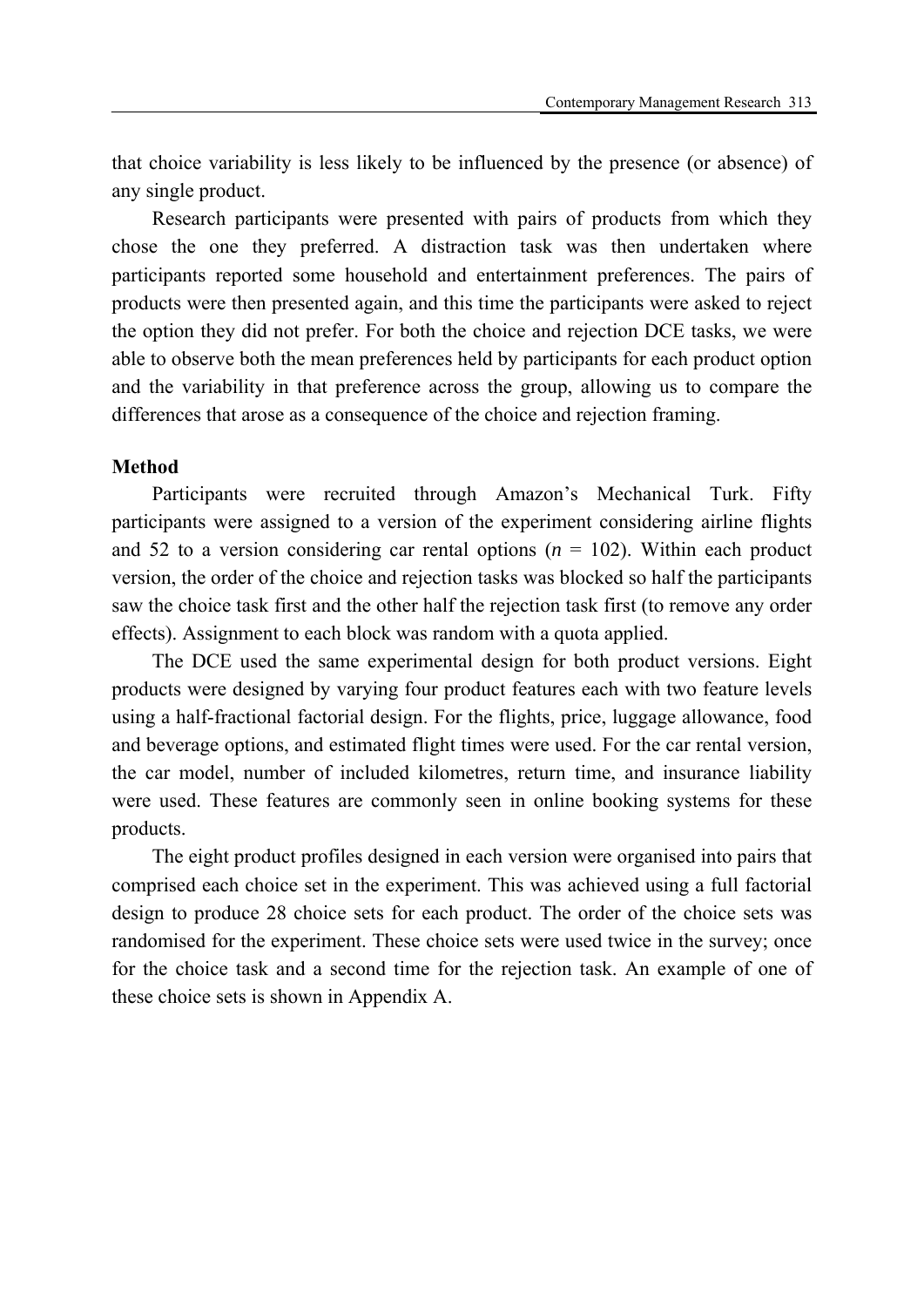## **Results**

## *●* **Mean Preference**

The data for the rejection task was reverse coded to simplify comparison with the choice task. This reverse coding involved not coding the product actually rejected by the participant, but the product implied to be 'not' rejected by the participant for each pair of products in each choice set. Mean preferences were calculated from the choice frequencies for each product for each participant and then averaged across participants. These mean preferences are shown in figures 1 and 2. The products are sorted from lowest to highest preference based on their mean choice frequency.



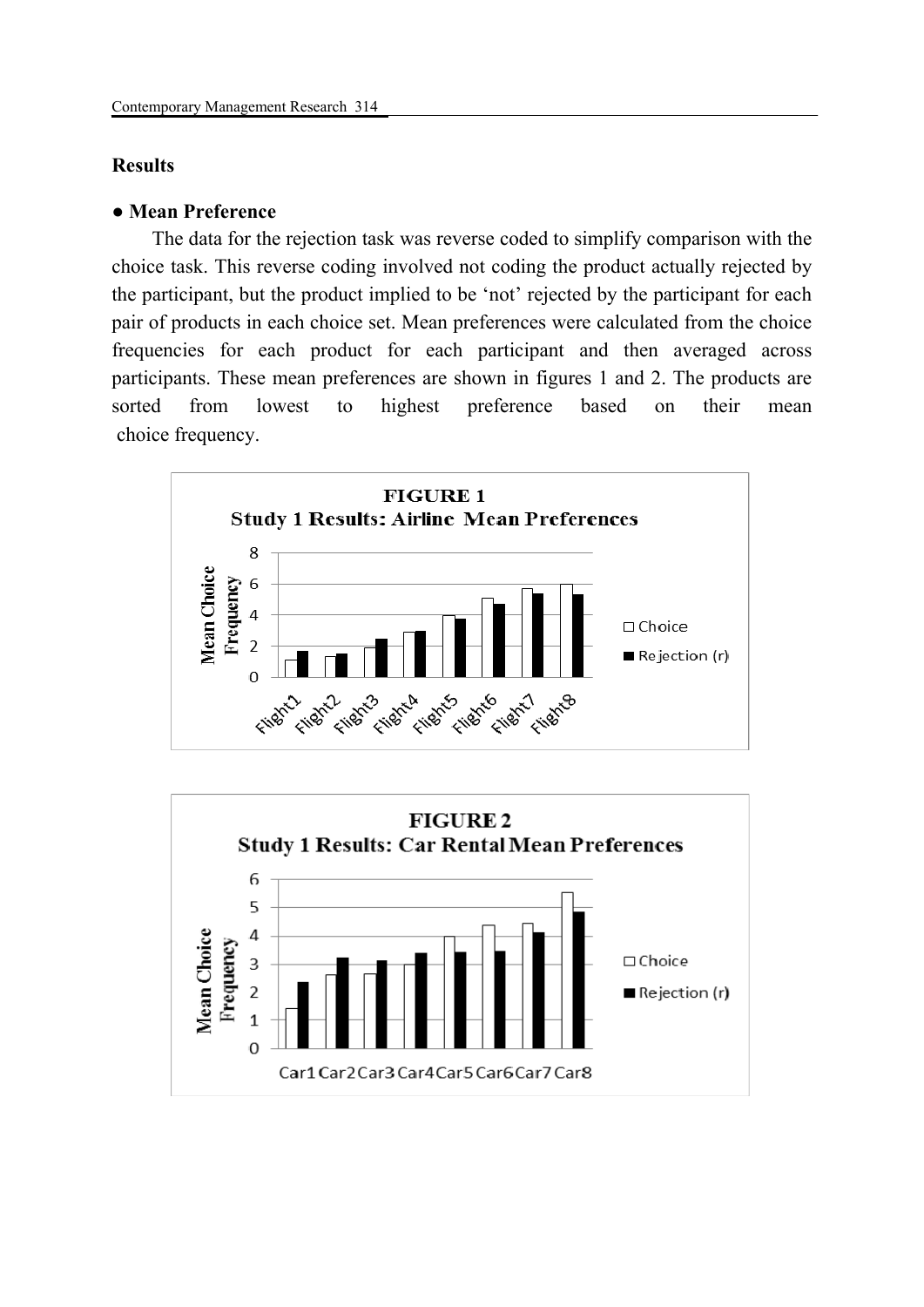Changes in mean preference (known as preference reversals) were apparent from this experiment. Participants changed their mean preferences when switching between the choice and rejection tasks: low (high) preference products saw increases (decreases) in preference when changing from the choice to rejection tasks. Using paired samples t-tests, these changes were seen as significant differences in the choice frequencies for Flights 1, 3 and 8 ( $M_{\text{Fli}$ <sub>C-R</sub> = -.64, *t* (49) = -2.1885, *p* < .05;  $M_{\text{F3}}$  = -.56, *t* (49) = -2.4860,  $p < .05$ ;  $M<sub>FS</sub> = .66$ , *t* (49) = 2.3624,  $p < .05$ ), notably including the flights at the most extreme levels of high and low preference where preference reversals were found in field experiments in the literature. For the car rentals, these preference changes were more pronounced with all cars having significant mean differences  $(M_{\text{Carl C-R}} = -.9423, t (51) = -3.0288, p < .01; M_{C2} = -.6154, t (51) = -1.0288, p < .01$ 2.1741,  $p < .05$ ;  $M_{C3} = -.4808$ ,  $t(51) = -2.0303$ ,  $p < .05$ ;  $M_{C5} = .5385$ ,  $t(51) = 3.0227$ ,  $p < .01$ ;  $M_{C6} = .9039$ ,  $t (51) = 3.3971$ ,  $p < .01$ ;  $M_{C8} = .6923$ ,  $t (51) = 2.0927$ ,  $p < .05$ ), apart from cars 4 and 7 ( $p > .05$ ).

## **● Preference Variability**

The variability in the preferences was calculated as the standard deviation of the participants' choice frequencies for each object. These are shown in figures 3 and 4.

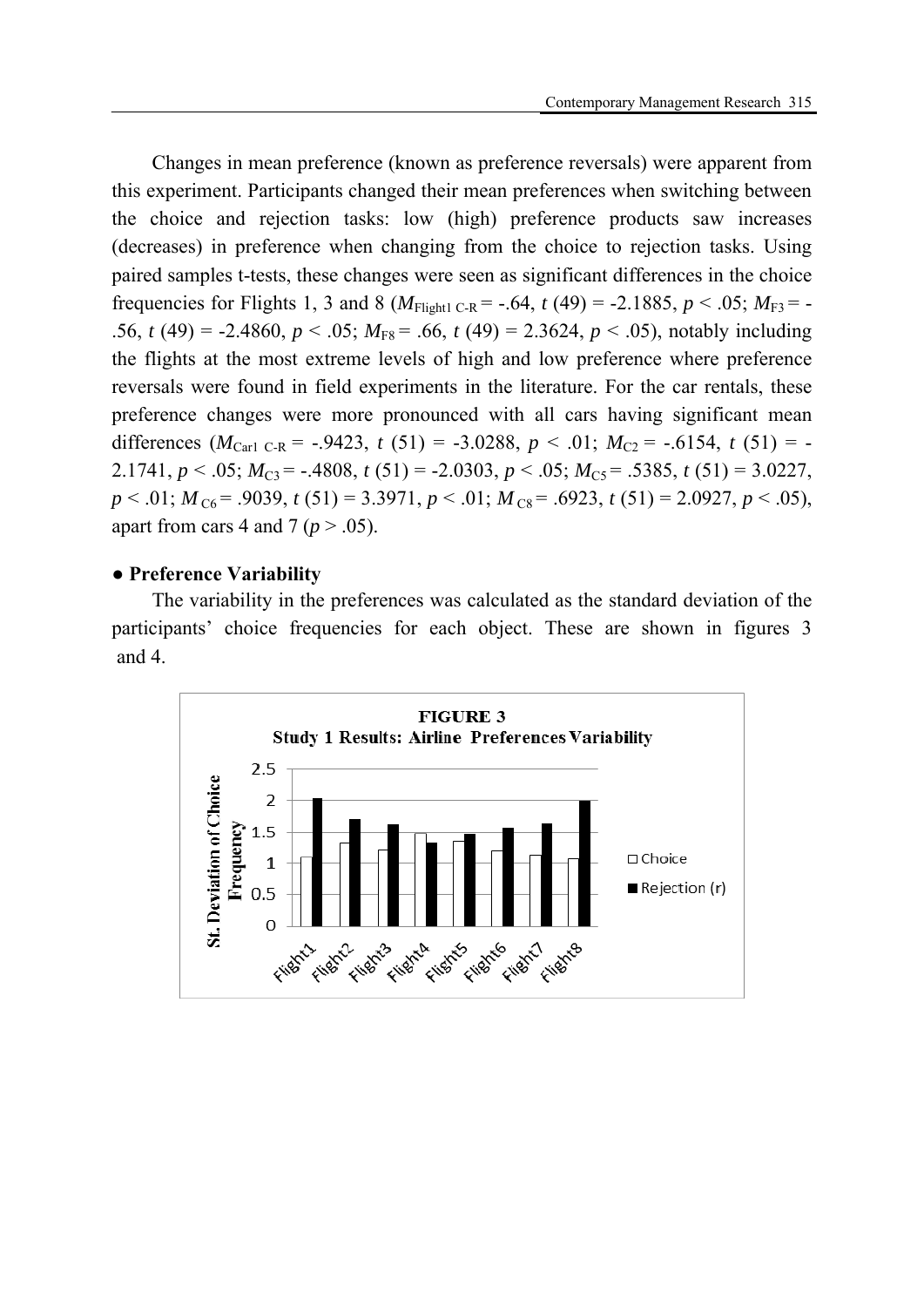

These results suggest a relationship between mean preference for the product option and the change in preference variability between choice and rejection tasks. In both product categories, changing a choice task to a rejection task led to a dramatic increase in preference (error) variability for products that had both extremely high and extremely low mean preference levels. For the airline flights, the three least-preferred flights had significantly higher variability for the rejection task than for the choice task as per a Levene's F-test  $(F_{\text{Flight1}}(49, 49) = 3.4807, p < .01; F_{\text{F2}}(49, 49) = 1.6408$ ,  $p < .05$ ;  $F_{F3}$  (49,49) = 1.8203,  $p < .05$ ); and likewise for the three most-preferred flights  $(F_{F6} (49, 49) = 1.7180, p < .05; F_{F7} (49, 49) = 2.0992, p < .01; F_{F8} (49, 49) =$ 3.5446,  $p < 0.01$ ). Similar results were seen for the car rentals with the least- and mostpreferred car showing significantly higher variability for the rejection task than for the choice task  $(F_{\text{Carl}}(51, 51) = 1.9389, p < .01; F_{\text{CS}}(51, 51) = 1.6855, p < .05)$ .

#### **● Discussion**

The results show that consumers change their mean preferences when a decision is framed as a rejection instead of a choice, with more preferred products seeing a decrease in preference. The results demonstrate that this effect is most prevalent for products with extremely high and low levels of preference. Also demonstrated is a previously unidentified effect of decision framing on preference variability. What is surprising about this effect is that it is only prevalent for products with extremely high and low levels of mean preference. Preference variability was expected to increase for all products; that it only arises for products with more extreme preference levels is surprising.

Increases in variability, such as those here, change which products are selected by consumer groups, as consumers systematically deviate from products they typically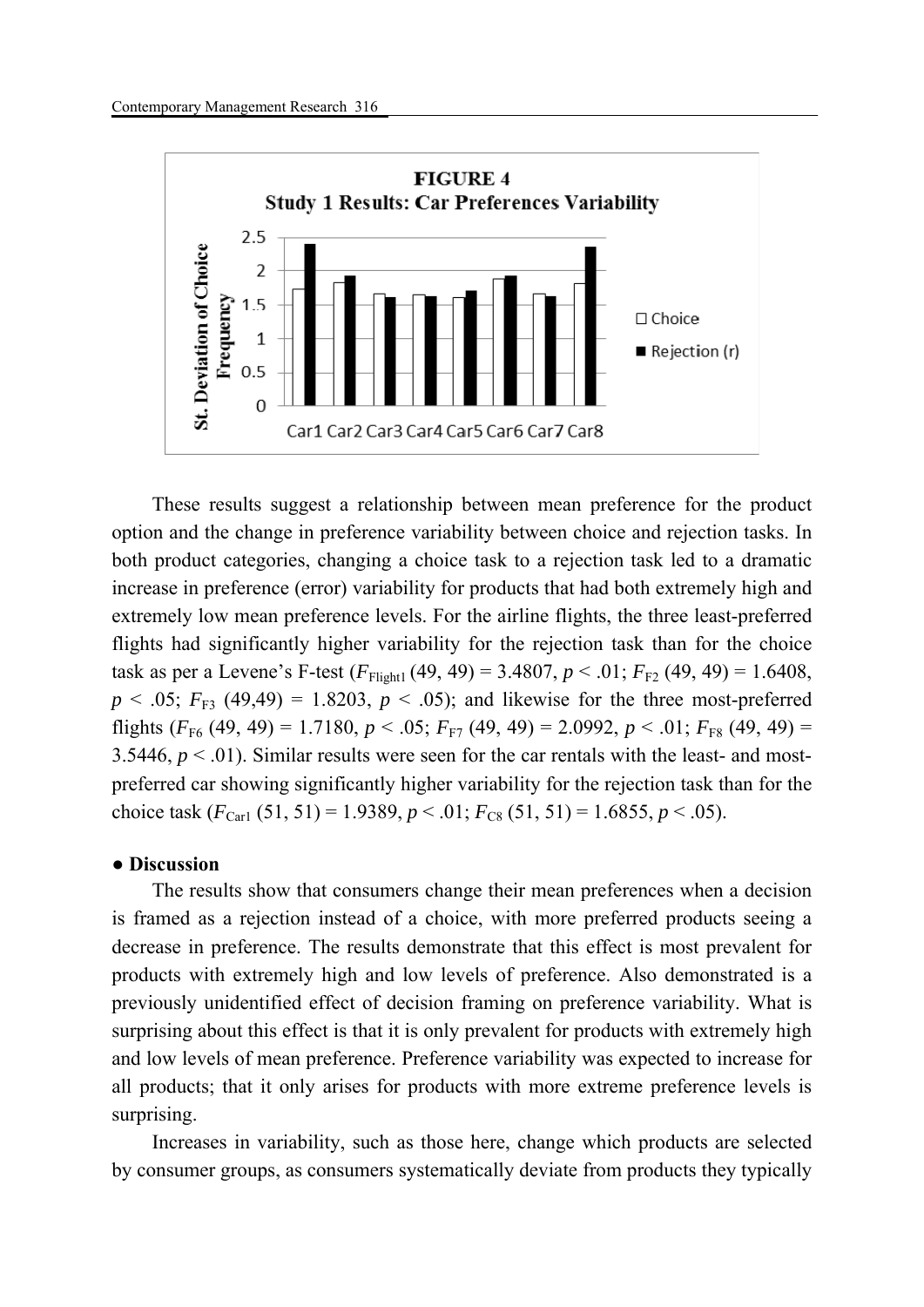choose. This result provides strong evidence that what has been previously identified as a preference reversal may arise from both changes in mean preference and from changes in preference variability.

There are two tentative explanations for these framing effects: 1) they arise from a difference in how consumers attend to information during the decision-making process for choice tasks compared to rejection tasks; and 2) they arise from different levels of familiarity with the two tasks. The first explanation assumes that consumers attend to different information during choice tasks than with rejection tasks. It is expected that participants draw on greater amounts of product information that is inconsistent with baseline preferences during rejection tasks than choice tasks (Laran & Wilcox, 2011; Takemura, 2014; Yoon et al., 2012). This increase in information is likely to include that which is less relevant (about less important product attributes), manifesting in higher choice variability as consumers attempt to incorporate this information into decisions (Chernev, 2009). As a tentative explanation of the results in Study 1, we suggest that such an effect occurs for products at the extremes of preference as this is where people are trying to make the 'best decision', thereby using all the information (including the less relevant information) they have obtained.

#### **STUDY 2: TRACKING DIFFERENCES IN INFORMATION ATTENTION**

Study 2 examines the first possible explanation for the changes in preference mean and variability: that people draw on greater amounts of product information that is inconsistent with baseline preferences during rejection tasks (Laran & Wilcox, 2011). To achieve this, eye tracking is used to measure what information is being attended to by participants during a DCE. A DCE allows us to observe which product attributes are driving consumer choice, and to examine by using eye-tracking data whether less important product attributes are being looked at relatively more during rejection tasks than choice tasks. This allows us to test whether consumers may be 'over-attending' to less important product information when rejecting (Denstadli, Lines & Ortúzar, 2012).

#### **Method**

The DCE comprised the same airline experiment used in Study 1 (using the same design and procedure). The presentation of the flights' features of price, luggage allowance, food and beverage options, and estimated flight times were modified to appear in a large font with a one centimetre white space around each piece of information. This ensured accurate measurement of what the participants were looking at.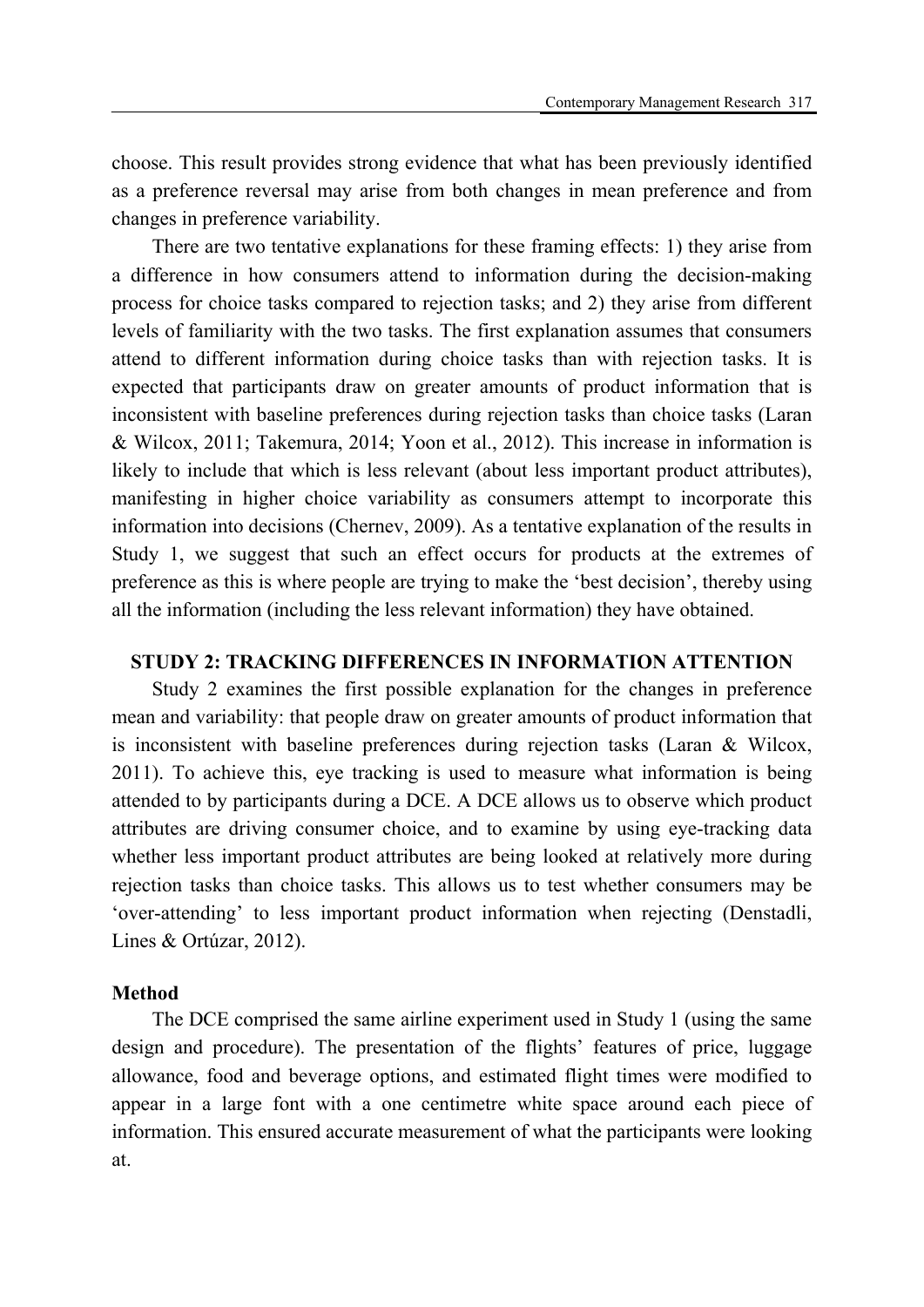Tobii X60 eye-tracking technology was used. The X60 uses an infrared system to track binocular gaze with a 0.5 to 1° error. Positioned below a computer monitor facing the participant, it is not intrusive. A standard definition computer monitor was used at 60Hz. Participants had an approximate 30 centimetre area in which they could move their head without data loss. Each participant was calibrated and recorded using the Tobii proprietary software.

A sample of 30 university students was recruited to participate in this study. Each participant was to make 28 choices and 28 rejections in the experiment, providing substantial data for analysis. The choice and rejection tasks were blocked so half the participants saw the choice task first and the other half the rejection task first. Participants were allocated to a block on a rotating basis to minimise sampling bias.

#### **Results**

### **● Mean Preference and Preference Variability**

The mean preferences for the choice and rejection decisions tasks are shown in figure 5*.* The pattern observed in the previous study holds for this study. The flights at the lowest of end of the preference scale tended to *increase* in mean preference when the decision changed from being a choice to a rejection, and those at the higher end of the preference scale *decreased*.

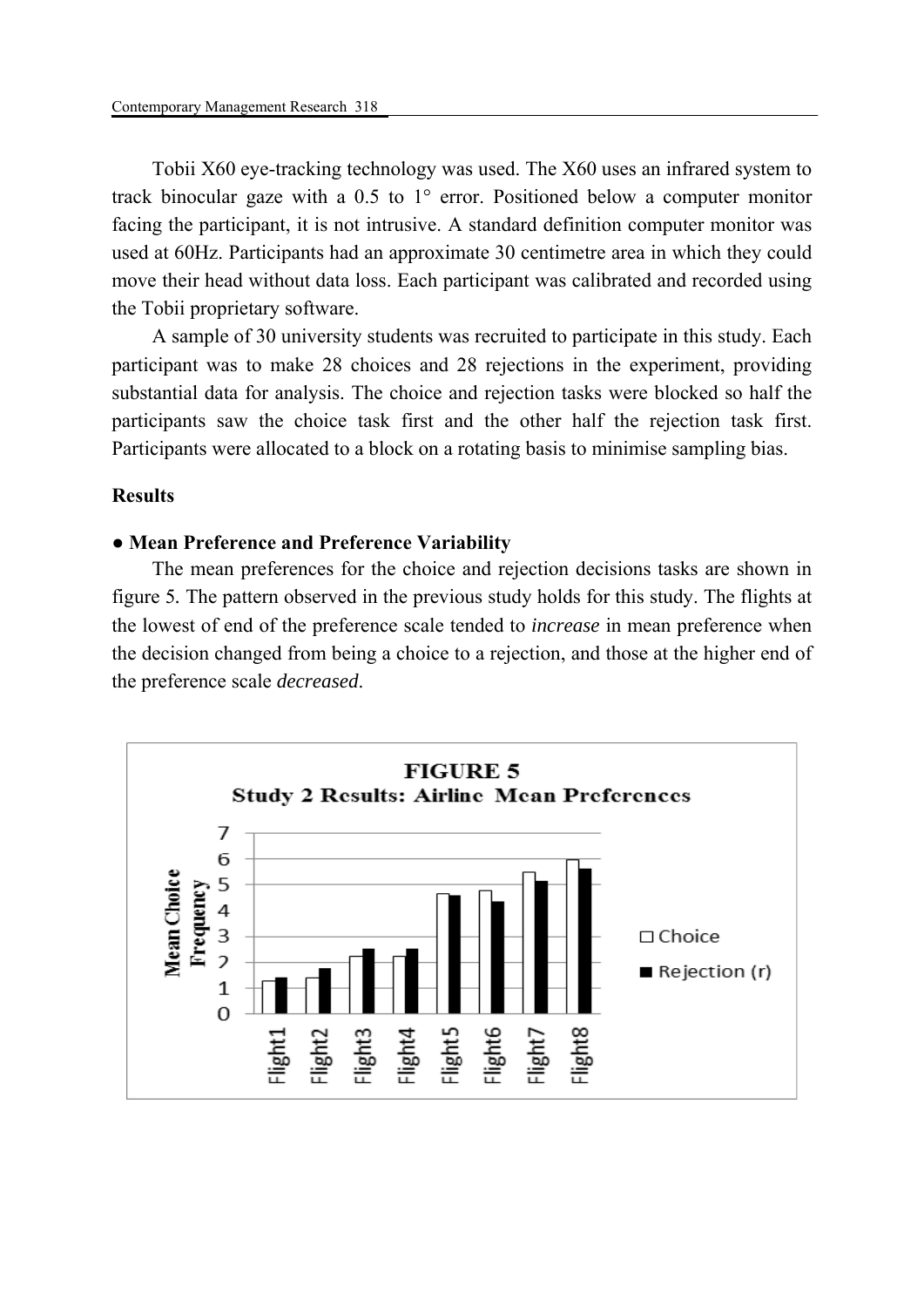

The differences in the standard deviation of the choice frequencies for each flight across the two tasks are shown in figure 6. The general pattern observed conforms to previous findings. When the task switched from a choice to a rejection, we observed substantial increases in preference variability for products with extremely high and low preference.

## **● Eye Tracking**

The proportion of time in the experiment that each participant spent looking at the features of each flight was calculated using the eye-tracking data. The mean and standard deviation of these proportions are shown in table 1.

| Table 1 Study 2 Results: Proportion of Time Spent Observing Each Featur |             |           |             |
|-------------------------------------------------------------------------|-------------|-----------|-------------|
| <b>Flight Feature</b>                                                   | Choice      | Rejection | Paired t    |
|                                                                         | Mean $(SD)$ | Mean (SD) | $(df = 29)$ |
| Price                                                                   | 0.1442      | 0.1478    | $-0.5447$   |
|                                                                         | (0.0512)    | (0.0682)  |             |
| Luggage Allowance                                                       | 0.1834      | 0.1792    | 0.5162      |
|                                                                         | (0.0466)    | (0.0489)  |             |
| Food/Beverage                                                           | 0.1469      | 0.1404    | 1.1802      |
|                                                                         | (0.0482)    | (0.0458)  |             |
| Flight Time                                                             | 0.0989      | 0.0983    | 0.1826      |
|                                                                         | (0.0275)    | (0.0330)  |             |

The results showed no significant differences  $(p > .05)$  in the proportion of time spent looking at each of the features of the airline flights between the choice and rejection tasks. While a lack of significance cannot be used to refute the null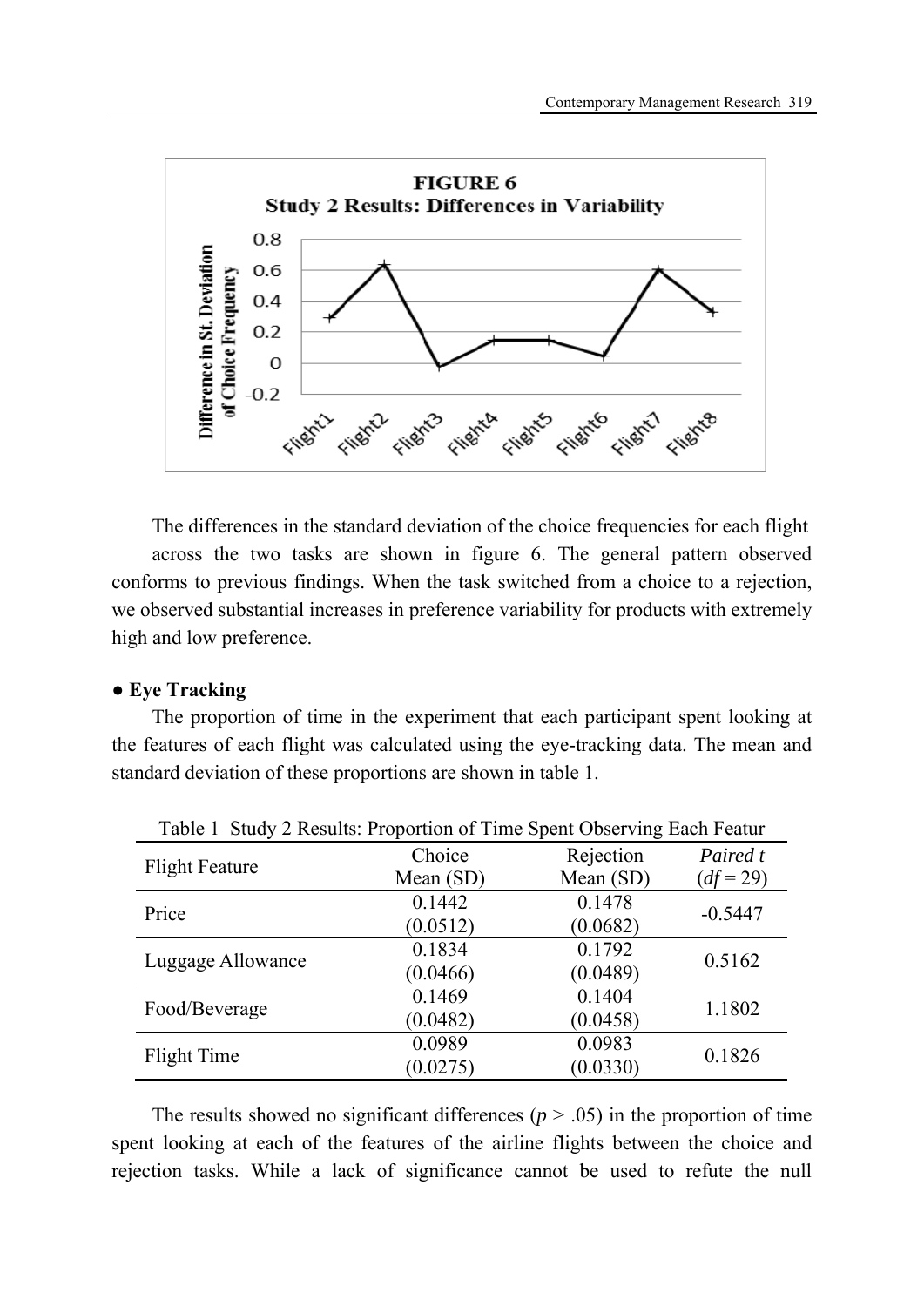hypothesis, the result provided no support for the first explanation for the impact of decision framing on changes in preferences.

### **● Discussion**

The eye-tracking results do not support the first explanation for the differences in mean preference and preference variability between the choice and rejection tasks. Significant differences in the amount of time spent attending to the different airline features between the choice and rejection tasks had been expected. In particular, it was expected that the rejection task would have significantly more information collected on less important product features. The results show no significant differences, and indeed no practical differences between the two tasks. The proportion of time spent attending to each product feature was virtually identical. These results indicate that the first possible explanation is not the reason for the differences in preference.

It is important to note that this result does not contradict previous studies that describe differences in how people attend to information when a decision is framed as a choice as opposed to a rejection. In this case, the experiment was designed using generic flight alternatives and utilitarian product features. Previous studies have deliberately assessed non-generic alternatives by using a variety of hedonic and utilitarian features that may elicit differences in attention (Dhar & Wertenbroch, 2000; Krishnamurthy & Prokopec, 2010). When such non-generic alternatives are used, changes in preference can arise as a consequence of the nature of the features comprising the alternatives, and the occurrence of reversals can be significantly mitigated when they are removed (Dhar & Wertenbroch, 2000; Laran & Wilcox, 2011; Takemura, 2014). In this study, such elicitation was not sought as changes in preference were found even without such manipulations being present.

Due to these findings, the second possible explanation for the differences in preference must be explored. The second explanation states there are different levels of familiarity with the tasks of choosing and rejecting (Kühberger, 1996; Park & Lessig, 1981). Although familiarity has not been considered for this type of framing, we previously reasoned that the more common, or familiar, nature of choosing rather than rejecting may lead to differences in preferences that create the differences observed (Kühberger, 1996). The levels of familiarity could lead consumer groups to be more error-prone (or even more heterogeneous) with less familiar rejection tasks, increasing preference variability. Such an effect would reflect findings that rejection tasks elicit responses that are held in less confidence by decision makers (Coupey, Irwin & Payne, 1998). Studies 4 through 6 test this explanation.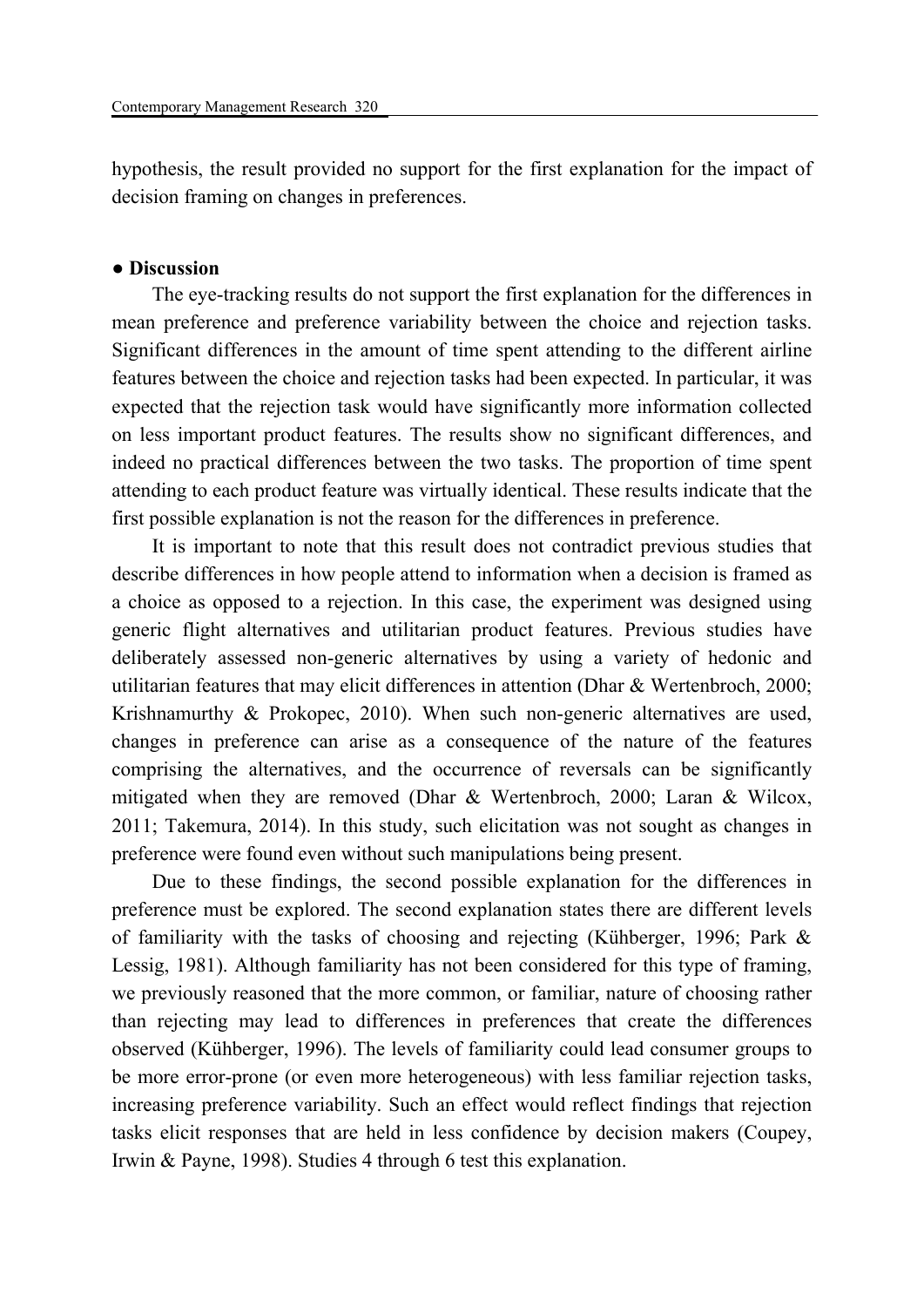## **STUDY 3: DIFFERENCES IN TASK FAMILIARITY DRIVING PREFERENCES**

The previous studies demonstrate that changes in mean preference and preference variability cannot be attributed to how consumers attend to information. Study 3 tests the alternative explanation that consumers' lack of familiarity with the task of rejecting leads to the changes in preferences we have observed. One way to test if task familiarity is driving these differences is to experimentally increase the familiarity of participants with rejection decisions to see if the differences persist.

This study uses a treatment and control to compare the preferences of a group that has had its familiarity increased to those of a group that hasn't. Preferences will be measured in the same way within each group to allow for comparison. However, the treatment group will also undertake an additional set of rejection tasks prior to measurement to increase their familiarity with the task of rejecting – in essence, training them to reject before measurement. This training in rejection replicates the rejection task component of the DCE itself. The treatment group will complete one round of rejection from the DCE as training and then make choices and rejections in the DCE as a measurement of their preferences.

#### **Method**

The airline flight DCE undertaken in Study 1 is used in both the control and treatment groups with the same experimental design and blocking procedure to control order effects. The control group undertakes only the original DCE. An additional copy of the rejection task is included in the treatment group at the start of the experiment for training. This treatment should increase familiarity with the subsequent rejection task in the DCE thus removing (or at least reducing) the mean and variance differences demonstrated in the previous studies.

The participants were 200 US residents recruited through Amazon's Mechanical Turk. Participants were randomly allocated to the control and treatment groups, and within those groups to the blocks that controlled for order effects for the choice and rejection tasks. As the treatment and control groups were drawn from the same population, and group allocation was controlled to minimize bias, we expected initial familiarity to be the same for both groups. This ensures that any differences detected can be attributed to the experimental manipulation.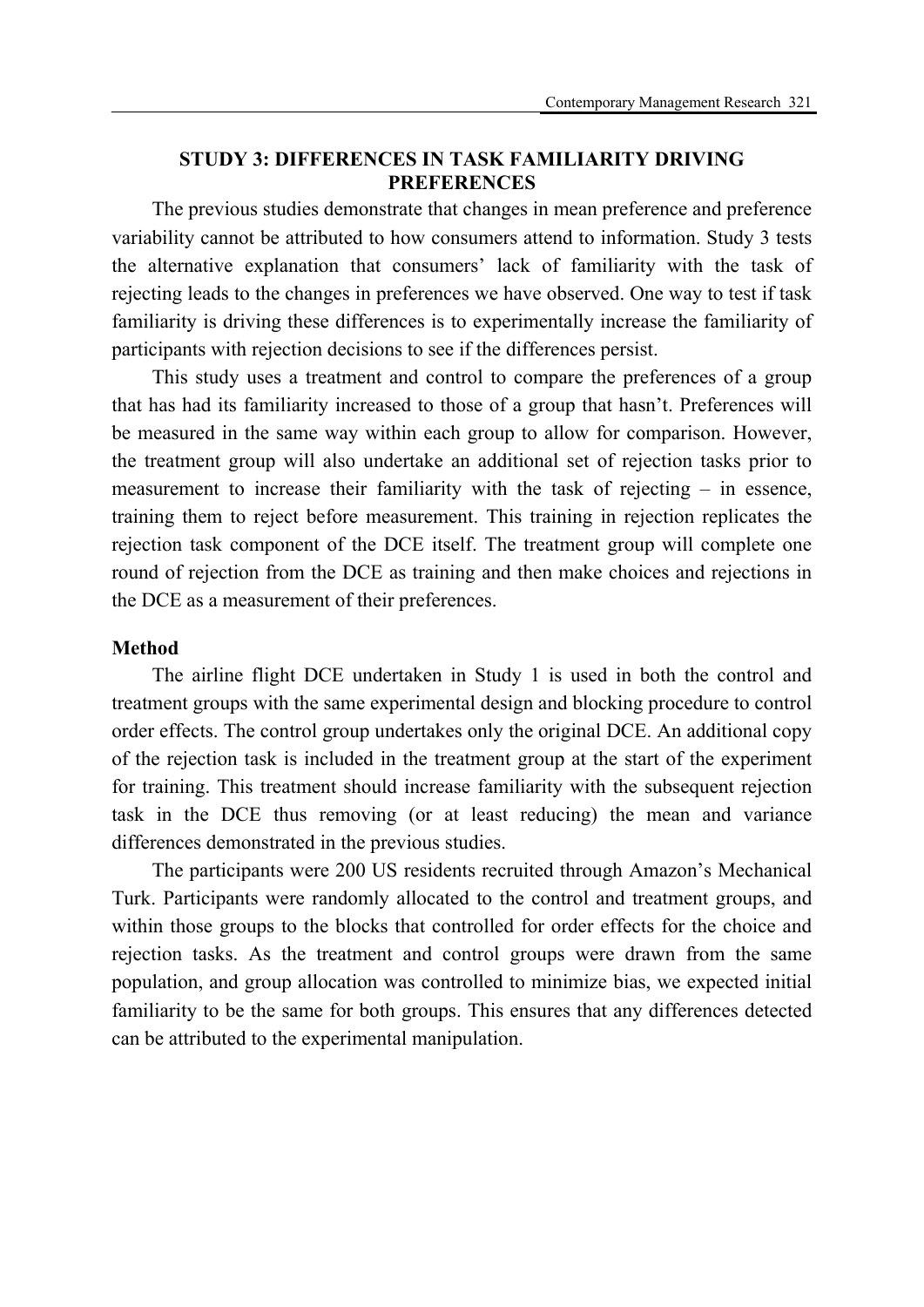#### **Results**

#### **Mean Preference**

The results for the control and treatment groups are shown in figures 7 and 8, respectively*.* The differences between these groups help us understand the effect of increased task familiarity within the treatment group.

The preference differences seen in previous studies were still apparent in the control group. Paired samples t-tests showed that the three flights at the lower end of the preference scale had a marginally significant increase in mean preference when the participants switched to a rejection task  $(M_{\text{Fli}ent1 C-R} = -.3200, t(99) = -1.9174, p < .10;$  $M_{F2}$  = -.2500, *t* (99) = -1.9036, *p* < .10;  $M_{F3}$  = -.4200, *t* (99) = -2.6517, *p* < .05); and the reverse was seen for two of the three flights at the higher end of the scale  $(M_{F6})$  $= .3200, t(99) = 2.0393, p < .05; M_{F7} = .3300, t(99) = 2.6449, p < .05; M_{F8} = .2500, t(99) = .05$  $(99) = 1.6305, p > .10$ ) with the remaining differences not being significant ( $p > .10$ ).

The treatment group presented a stark contrast. In almost all cases, there were no changes in preference, and in the remaining cases the change to a rejection task strengthened the preference rather than reversed it. None of the flights had significantly different means ( $p > .10$ ) between the choice and rejection tasks apart from Flights 1 and 7, both of which appeared towards the extreme high and low end of the preference scale. Flight 1 (at the low end of the preference scale) saw the mean preference now decrease when participants switched to a rejection task from a choice task ( $M_{\text{Flight1 C-R}}$  = .2300,  $t$  (99) = 1.8703,  $p < .10$ ), and flight 7 at the high end of the preference scale saw an increase  $(M_{F7} = -.2600, t(99) = -1.8806, p < .10)$ .

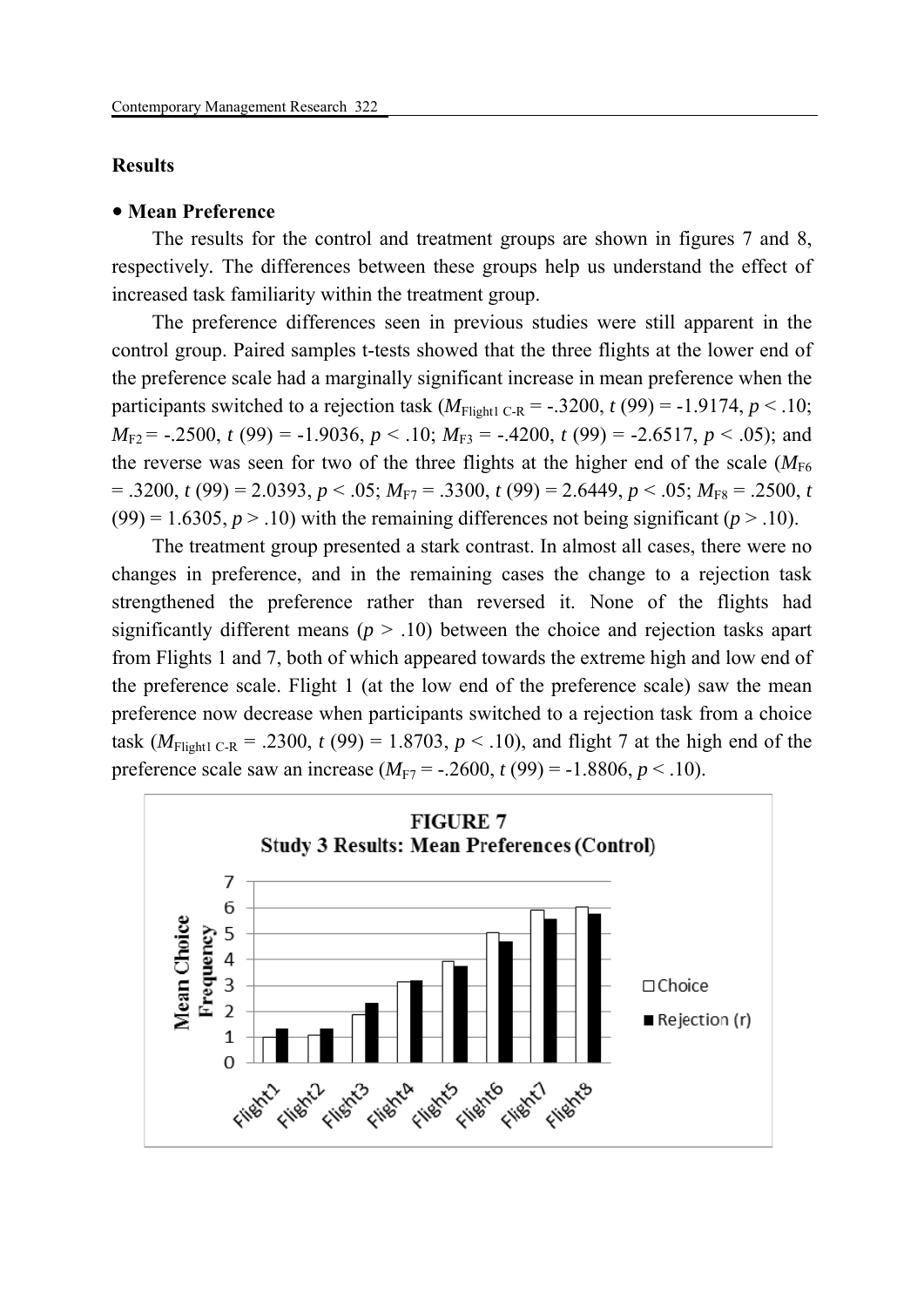

## **Preference Variability**

The variability in the preferences observed for the control and treatment groups is shown in figures 9 and 10.

The results from the control group were again consistent with those of previous studies. Tested with Levene's F-tests, the change from a choice to a rejection task produced significant increases in preference variability for both low  $(F_{F_{light1}}(99, 99) =$ 2.666,  $p < .01$ ;  $F_{F2}(99,99) = 1.8063$ ,  $p < .01$ ;  $F_{F3}(99,99) = 1.4389$ ,  $p < .05$ ), and high preference flights  $(F_{F6} (99,99) = 1.4528, p < .05; F_{F7} (99,99) = 2.1399, p < .01; F_{F8}$  $(99,99) = 1.5676, p < .05$ , with the remainder non-significant ( $p > .10$ ).

The findings were dramatically different in the treatment group that received the training in rejection tasks. There were no longer any significant differences in preference variability among the flights ( $p > 0.10$ ), apart from Flights 1 and 7 for which the *choice* task had greater variability  $(F_{Flight1}(99, 99) = 1.9092, p < .01; F_{F7}(99, 99) =$  $1.7575, p \leq .01$ ).

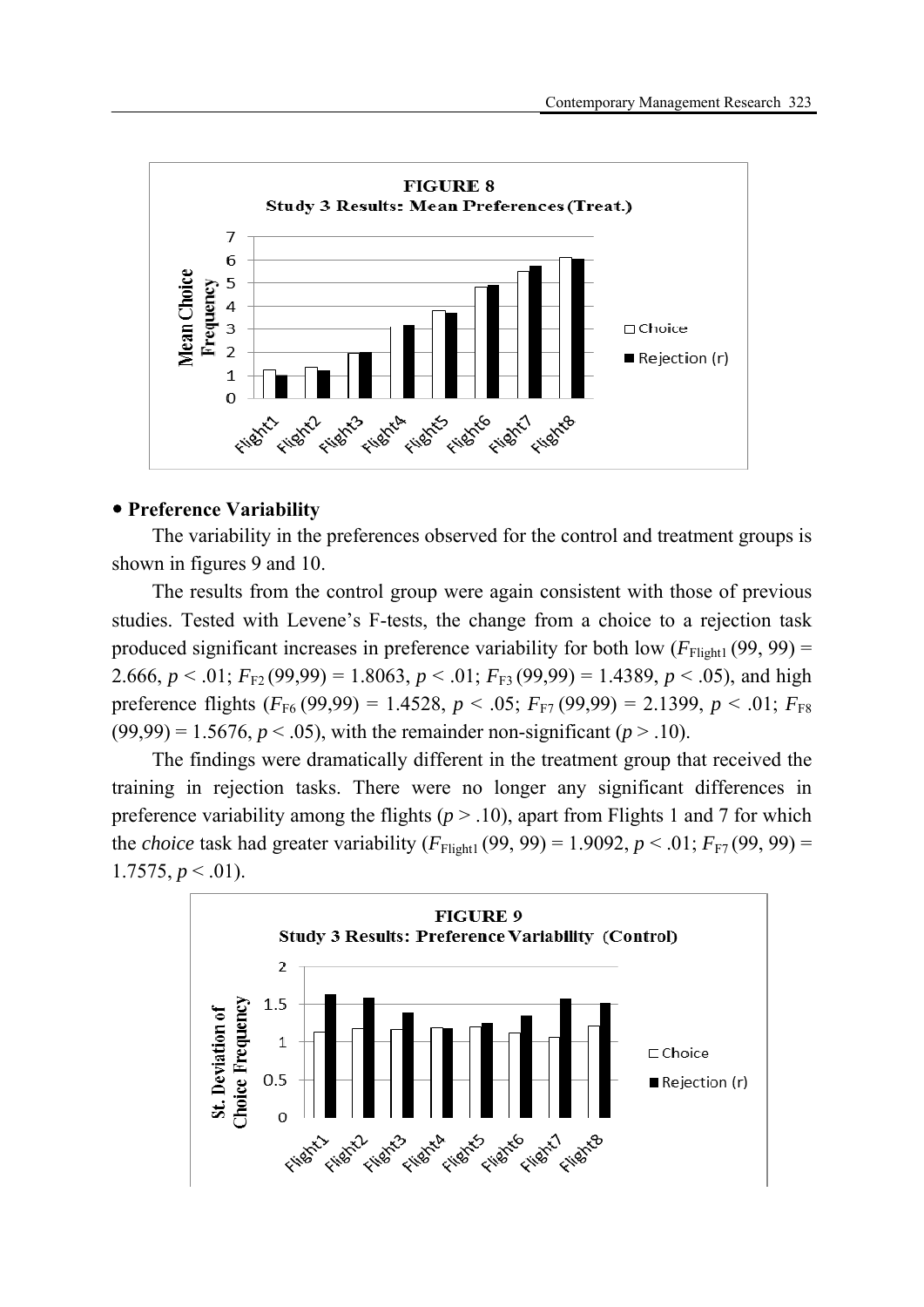

#### **DISCUSSION**

The results from Study 3 support the explanation that lack of familiarity with rejection decision tasks drives these differences in preference. Training the treatment group with additional rejection decisions to build task familiarity resulted in differences ceasing to arise in the main DCE. Both the mean preference and preference variability components were mitigated through building task familiarity.

One of the challenges posed by this study is that the training manipulation confounded task familiarity with product familiarity. The same rejection task used in the DCE was used to build task familiarity and therefore we cannot tell whether the familiarity needs to be product-specific to produce the observed effect. If the training needs to be product-specific, it might not just increase task familiarity but may also allow stronger preferences to be formed prior to the main experiment with these strong preferences overcoming the framing effect and not the task familiarity. The following two studies address the issue of context dependence of training and subsequent familiarity by taking the training task outside the context of the main experimental task.

## **STUDY 4: CONTEXT DEPENDENCE OF TASK FAMILIARITY**

This study examines the issue of the potential context dependence of task familiarity. As in previous studies, a treatment and control group are used. The treatment group in this case uses a rejection task in a different product context from that of the main measurement in the DCE. That is, the participants are trained in one product category and then measured in another to increase task familiarity.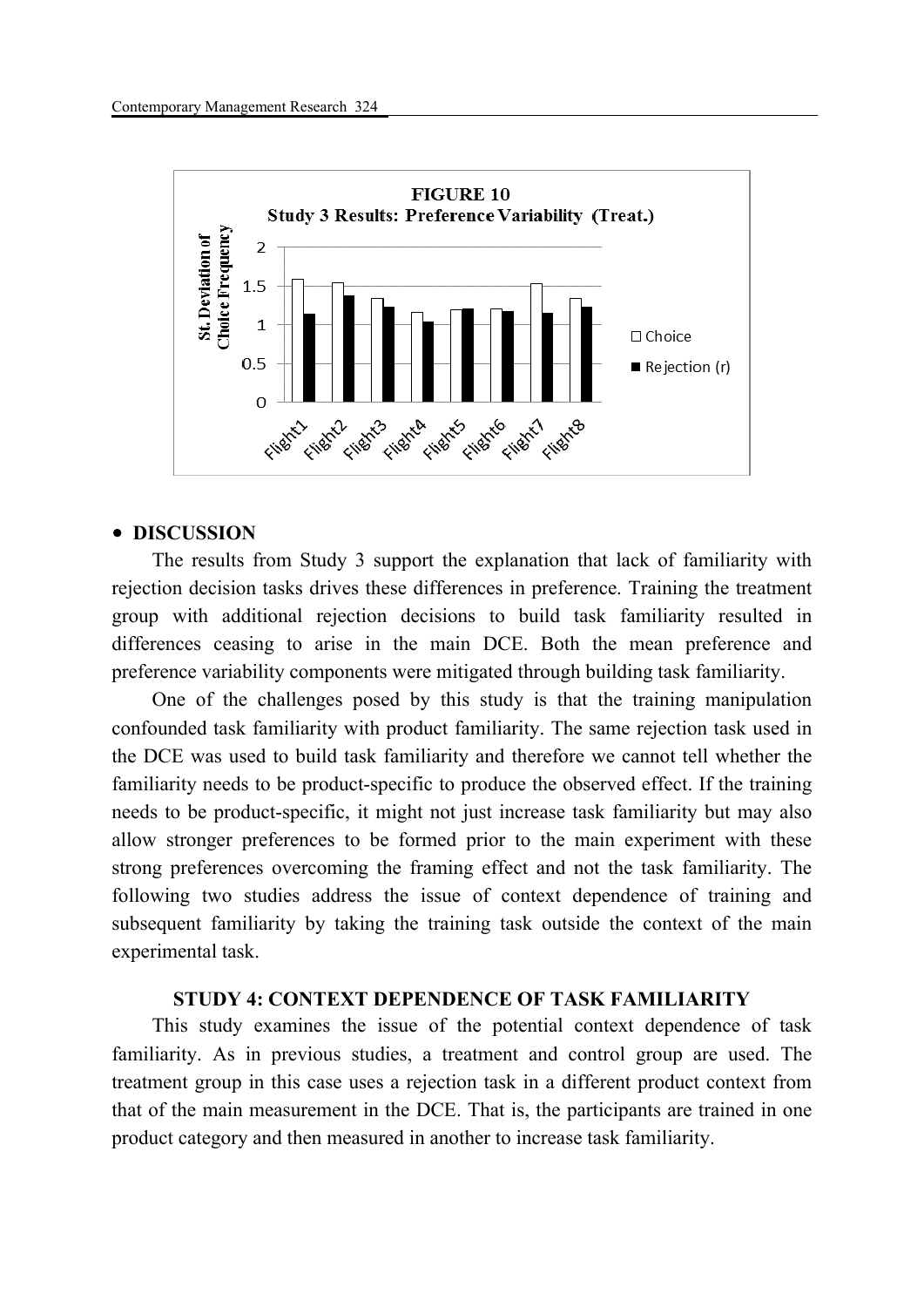Such testing allows us to understand whether familiarity with the task of rejecting in one product context will sufficiently increase task familiarity in a subsequent different product context so as to remove any differences in mean preferences and preference variability. If task familiarity is responsible for driving the differences between preferences elicited with choices versus those elicited with rejections, we expect training to remove those differences.

#### **Method**

The same procedure as Study 3 is used. A treatment and control group use the same airline flight DCE as Study 1. The treatment group in this study receives training that involves the rejection of car rental options. The experimental design for this training is the same as that of the airline DCE. Five product features (car model, number of included miles/kilometres, return time and insurance liability), each with two levels, are used to generate eight products (car rental options) using a half fractional factorial design. These are then organised into pairs using a full factorial producing 28 pairs of car rentals comprising the choice sets in the training.

The participants were 400 US members of Amazon's Mechanical Turk. Due to the risks of re-sampling from a population used in previous studies, the use of a control group was maintained in this study. Participants were randomly assigned to treatment and control groups, and simultaneously within those to the blocks that controlled for order effects for the two decision types in the main DCE.

### **Results**

### **Mean Preference**

The results for mean preference are shown in figures 11 and 12*.* 

For both the control group *and* treatment group, the preference differences between the choice and rejection tasks (as measured with paired samples t-tests) were apparent. This result indicated that training within a different product-context generated insufficient task familiarity to overcome the framing effect in the treatment group. In the control group the mean preference for flights at the lower end of the preference scale increased when participants changed to a rejection task  $(M_{Fliøht1 C-R} = -$ 1.195, *t* (199) = -6.7718, *p* < .01;  $M_{F2}$  = -.8700, *t* (199) = -6.2604, *p* < .01;  $M_{F3}$  = -.4850, *t* (199) = -3.3708,  $p < .01$ ;  $M_{F4} = -.3150$ , *t* (199) = -2.7581,  $p < .01$ ); and the reverse was true for the higher end of the preference scale  $(M<sub>FS</sub> = .2550, t(199) =$ 2.0980,  $p < .05$ ;  $M_{F6} = .7100$ ,  $t (199) = 5.3492$ ,  $p < .01$ ;  $M_{F7} = .6900$ ,  $t (199) = 4.8645$ ,  $p < .01$ ;  $M_{F8} = 1.2100$ ,  $t(199) = 6.6412$ ,  $p < .01$ ). Nearly identical results were seen for flights in the treatment group at the low  $(M_{Flicht1 C-R} = -0.765, t (199) = -4.3588, p$  $< .01; M_{F2} = .8500, t(199) = .5.5621, p < .01; M_{F3} = .1150, t(199) = .0.7750, p > .10;$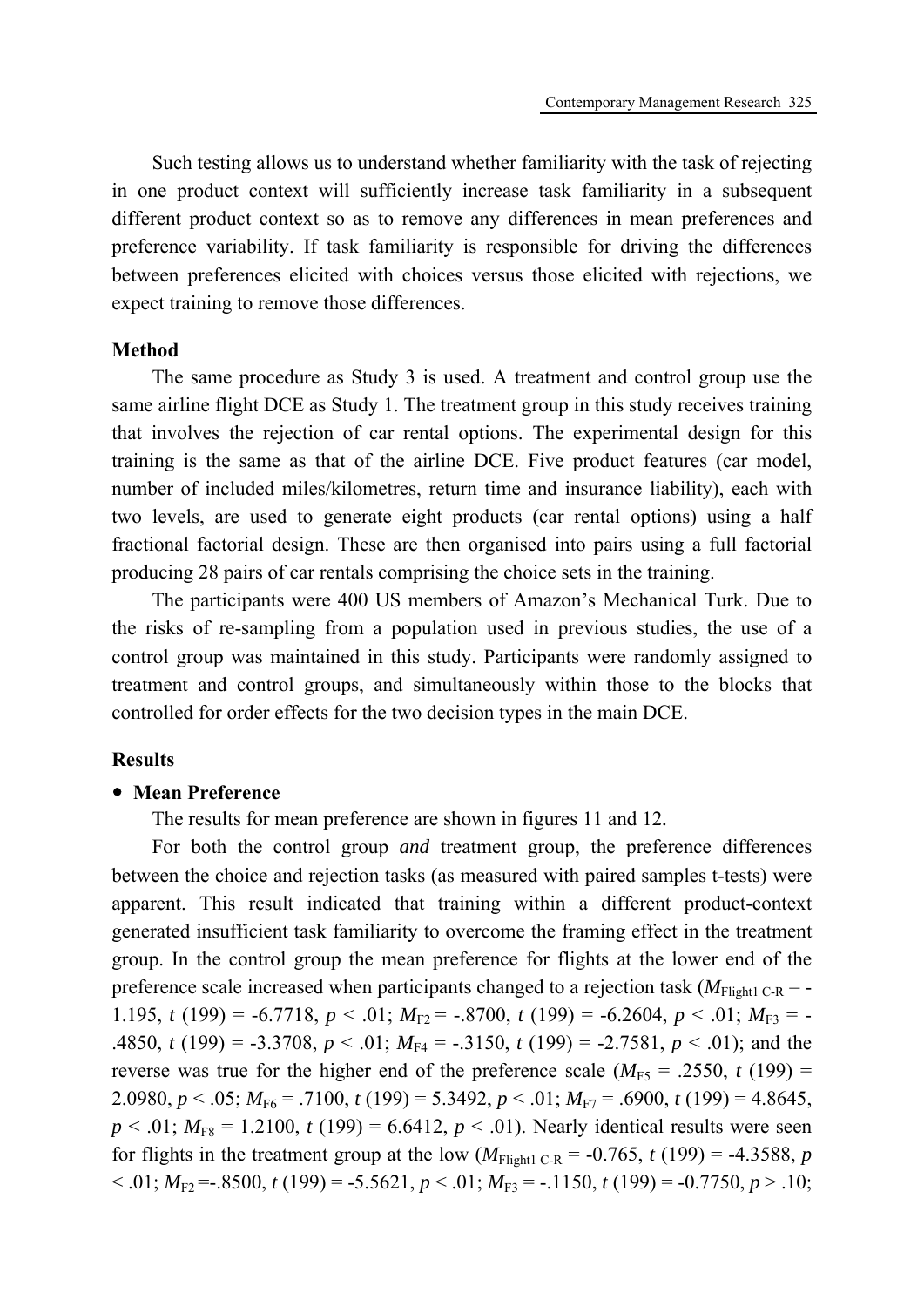$M_{\text{F4}} = -.3700, t(199) = -2.8504, p < .01$ ) and high ends  $(M_{\text{F5}} = .3500, t(199) = 2.6591,$ *p* < .01; *M*F6 = .5450, *t* (199) = 3.7840, *p* < .01; *M*F7 = .4000, *t* (199) = 2.7901, *p* < .01;  $M_{F8} = .8050$ ,  $t(199) = 4.7044$ ,  $p < .01$ ) of the preference scale.

## **Preference Variability**

The results regarding the variability in the preferences are presented in figures 13 and 14.

The results from the control group for this study were in line with expectations. Assessed with a Levene's F-test, the rejection task results indicated significant increases in preference variability over choices for low-  $(F_{\text{Fli}eht1} (199, 199) = 2.6851$ ,  $p < .01$ ;  $F_{F2}$  (199,199) = 1.8737,  $p < .01$ ;  $F_{F3}$  (199,199) = 1.8288,  $p < .01$ ), and highpreference flights  $(F_{F6} (199, 199) = 2.5059, p < .01; F_{F7} (199, 199) = 1.8413, p < .01;$  $F_{FS}(199,199) = 2.5982, p < .01$ , with the middle two flights not significantly different  $(p > .05)$ .



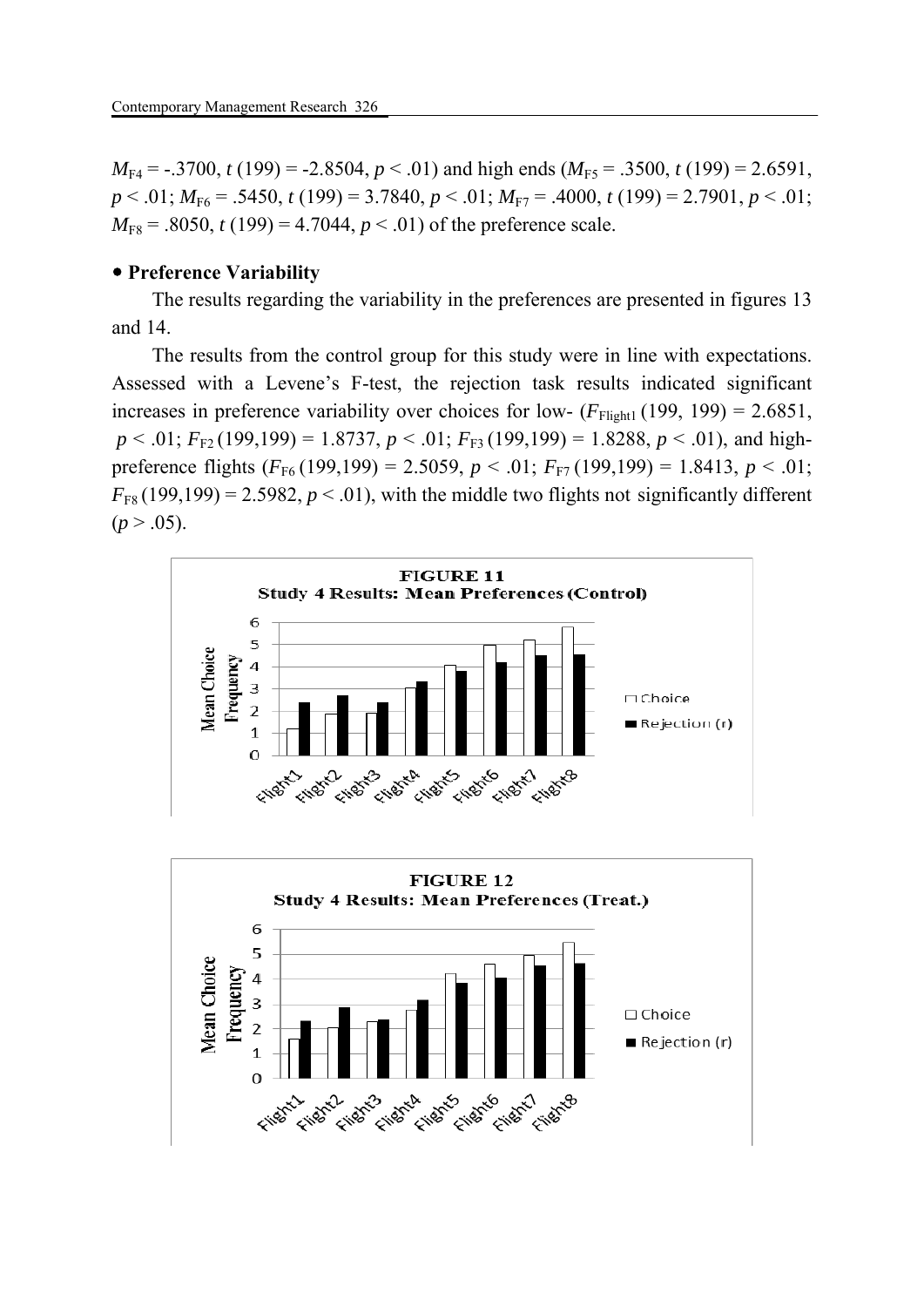As we saw with mean preferences, the treatment group here was unaffected by the training in the rejection of products outside the main product context. The rejection task produced higher variability for low-preference flights ( $F_{\text{Flight1}}$  (199, 199)  $= 1.8553, p < .01; F<sub>F2</sub> (199,199) = 1.4629, p < .01$ , and the high-preference flights  $(F_{F6} (199,199) = 1.4144, p < 0.05; F_{F7} (199,199) = 1.4917, p < .01; F_{F8} (199,199) =$ 1.6931,  $p < .01$ ), with the remaining three flights proving insignificant ( $p > .05$ ).



### **Discussion**

These results highlight that for increases in task familiarity to mitigate the effects of decision framing on mean preferences and preference variability, it must be context- specific. Training the participants in rejecting car rental options had no effect on their decision making for airline flights when compared to the control group.

Only one dimension of this context dependence should be clarified. In Study 3 the same products were used in the training task as those in the DCE. It is unknown if the training to build familiarity to mitigate the preference reversals effect requires the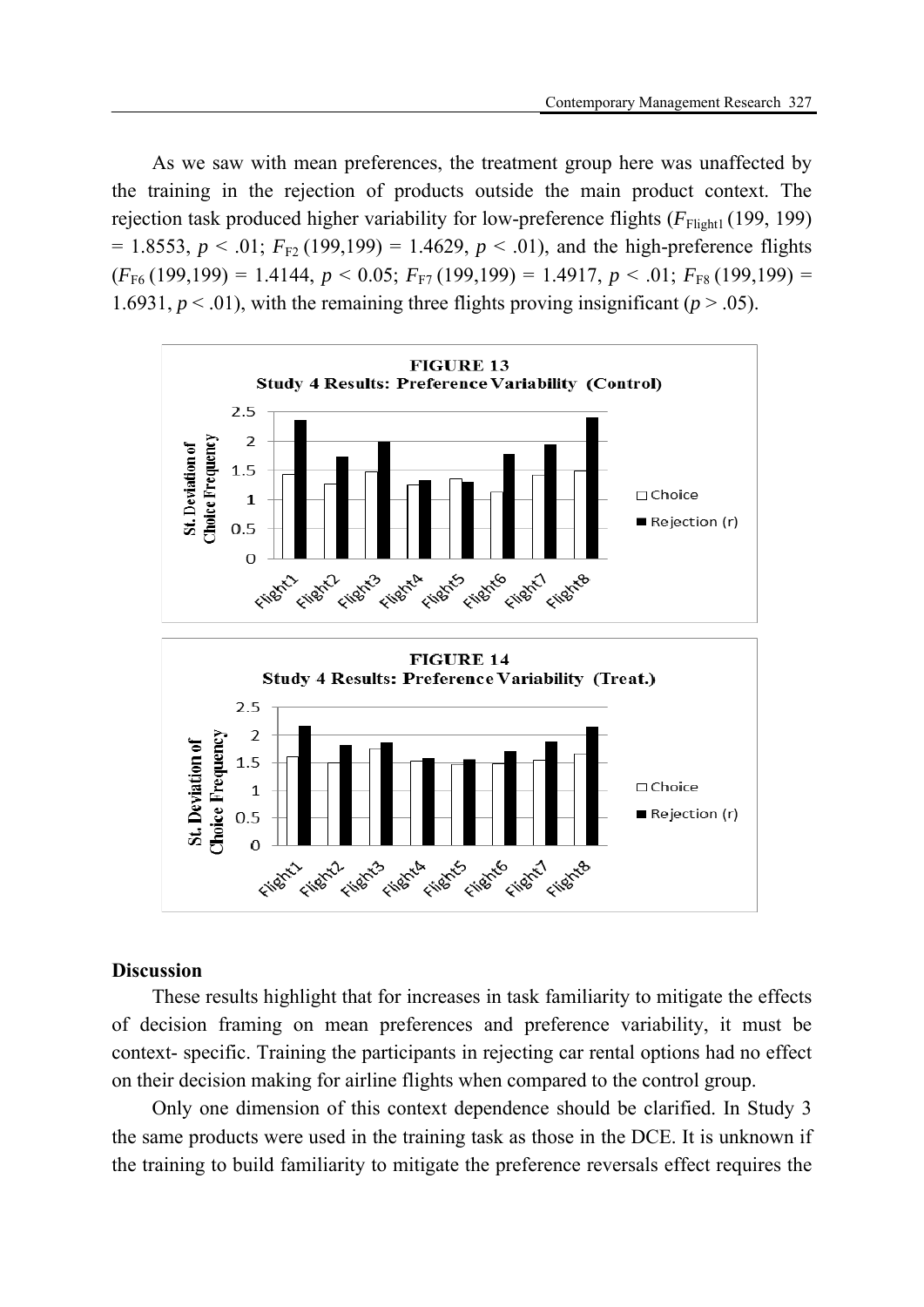same or different products within the same product context. If it does require the same products, this suggests that the mechanism may be a combination of increased task familiarity and/or increased knowledge of the products arising from the training.

## **STUDY 5: WITHIN-CATEGORY CONTEXT DEPENDENCE OF TASK FAMILIARITY**

This fifth and final study examines whether familiarity with rejection tasks needed to disrupt framing effects can be achieved using similar but not identical products to those used in the main decision task. If products in the training must be identical to those in the main decision task, this indicates that task familiarity may not be the mechanism overcoming the framing effects, and that the effects may be due to some form of increased product knowledge or product familiarity. This study therefore uses products from the same product category, but with features that are not the same as those in the main DCE. Preferences formed during training should therefore have no impact on the subsequent DCE, allowing us to isolate the task familiarity effect. It is expected that familiarity with the act of rejecting built through training participants on similar products will remove the framing effect, producing no changes in mean preference and preference variability when switching from a choice to a rejection task.

#### **Method**

For this experiment a treatment and control group is used, as in previous studies. The treatment group is trained by rejecting products from the same product category as in the main DCE, but which are designed with different feature levels. The product category tested is backpacks. This product category employs a half fractional design to construct eight product options. These are then organised into 28 choice sets comprising pairs of products using a full factorial. The order of the choice and rejection tasks is blocked for order in the main DCE.

The backpacks in the DCE were designed using four product features: price, bag weight when empty, colour and closure type. The training task for the treatment group used products with different levels ascribed to those same features. For example, the colours available for the main DCE were blue and dark red and for the training they were black and dark green. This ensured that preferences formed during the training task would have minimal impact on preferences elicited during the main experimental task. This allows the effects of task familiarity on framing effects to be isolated.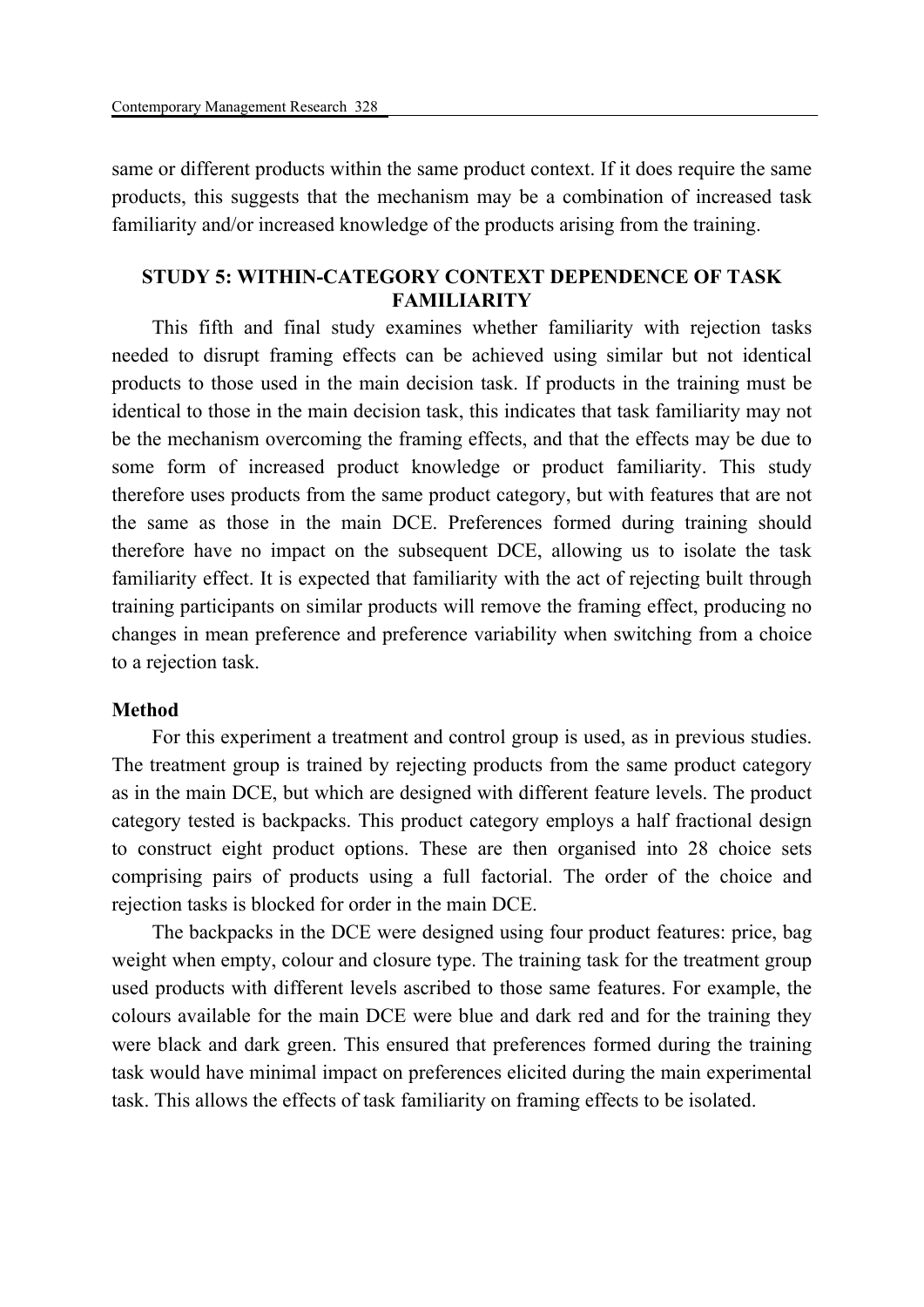The participants were 200 US members of Amazon's Mechanical Turk. Each participant was randomly assigned to the treatment or control group. Each group contained the same number of participants.

## **Results**

### **● Mean Preference**

The results for mean preference are shown in figures 15 and 16*.* The shift in mean preference when the decision changed from a choice to a rejection were overcome in the treatment group with increased familiarity built from the training. The treatment group demonstrated no significant differences in mean preferences between choice and rejection tasks ( $p > .05$ ). In the control group the most extreme high (low) preferred backpack saw a significant decrease (increase) in preference when changing to a rejection as assessed using paired samples t-tests ( $M_{\text{Pack1 C-R}}$  = -.4200,  $t(199) = -2.0680, p < .05; M_{ps} = .4300, t(199) = 2.0293, p < .05$ .

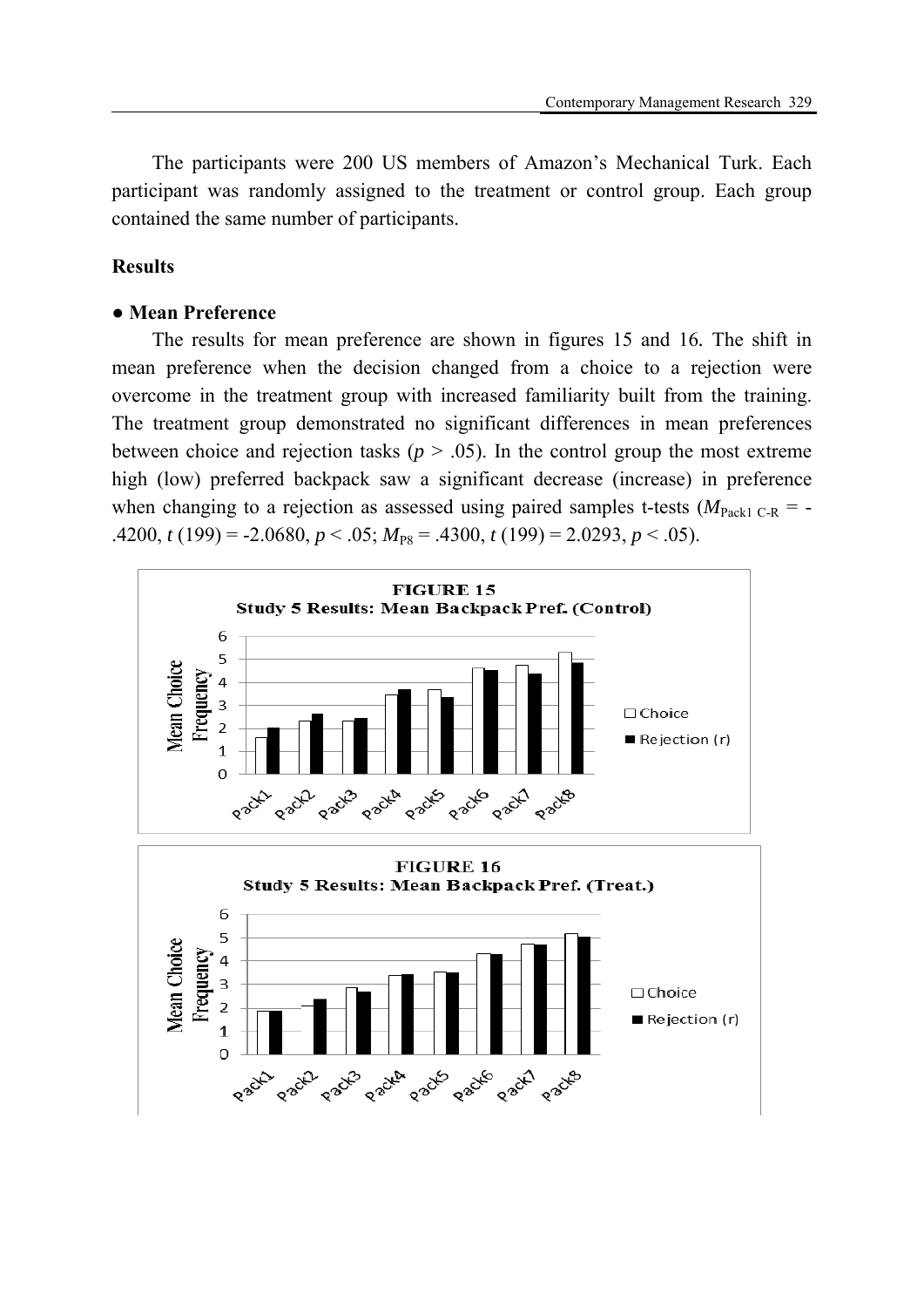#### **● Preference Variability**

The changes in variability for the choice and rejections tasks are shown in figures 17 and 18; the associated statistical tests employed the Levene's F. The control group exhibited the same pattern of higher preference variability for rejection at the extremes of the preference scale as previous findings, although only the backpack with the lowest preference was significant within this pattern  $(F_{\text{Pack1}}(99, 99) = 1.4115, p \le 0.05)$ with the remainder of the pattern being non-significant ( $p > .05$ ). The task training that the treatment group received saw the pattern of higher variability for the rejection task completely disappear. Higher and lower levels of variability randomly appeared across the different backpacks, with none being significantly different  $(p > .05)$ .



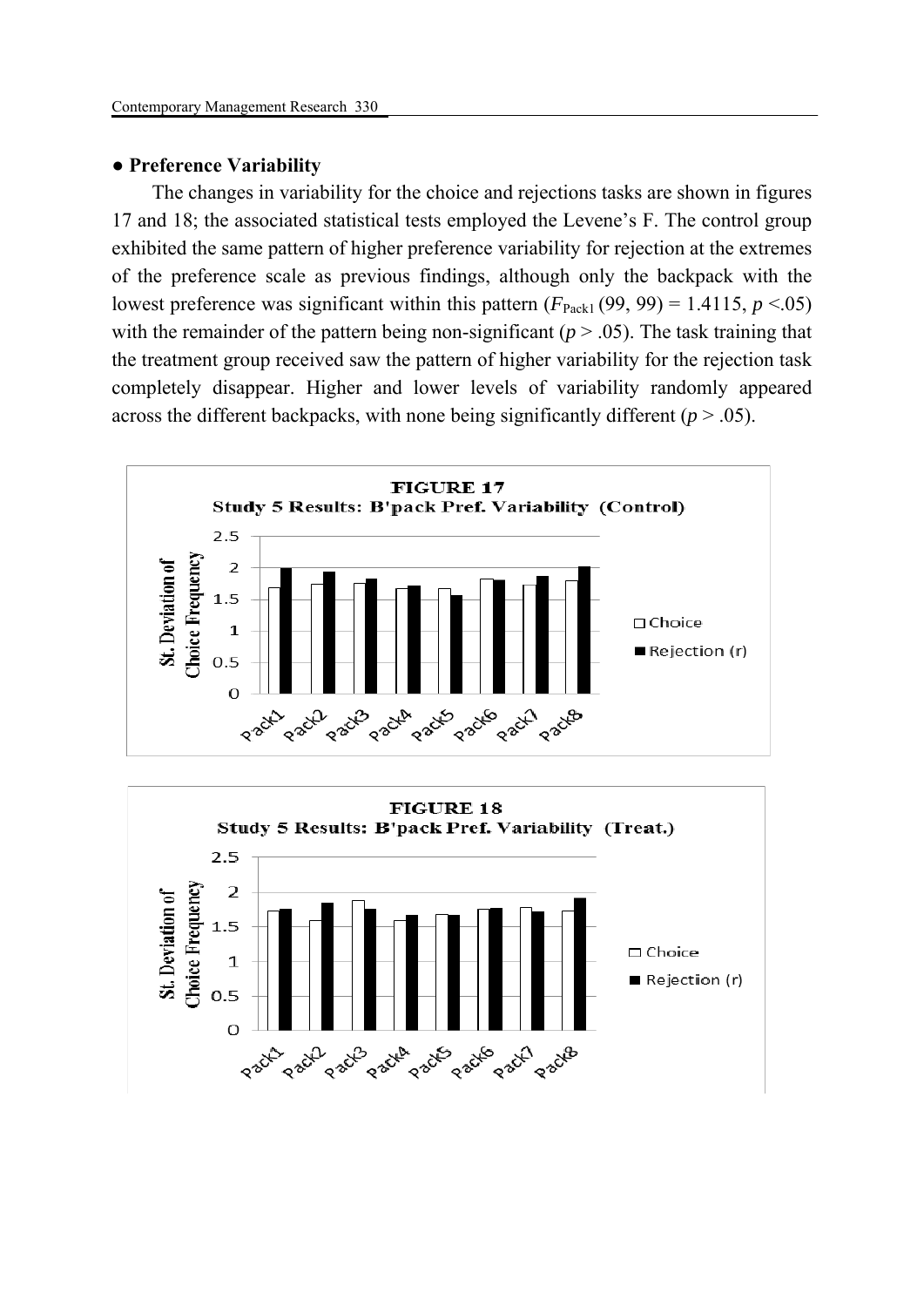## **Discussion**

The results from Study 5, coupled with those from Study 3, demonstrate that task familiarity overcomes effects arising from framing a decision as a choice or rejection. Training used to build familiarity with the rejection task gives the strongest results when context-specific. However, the products used to build familiarity need not be identical to those in the target decisions. This indicates that the effect can be attributed to product-context specific task familiarity and not necessarily product familiarity.

## **GENERAL CONCLUSIONS AND FUTURE RESEARCH**

This research demonstrates that decision framing influences both mean preferences and preference variability, both of which are capable of producing the preference reversal effect noted in literature. When a decision is changed from being framed as a choice task to a rejection task, significant increases in preference variability can be observed for products with very high and very low levels of preference. It is likely that this contributes to the reversals seen in other research, as consumer groups will now deviate from typical choice behaviour when rejecting. Increasing familiarity with the task of rejection removes this effect for both mean preference and preference variability. The familiarity needs to be context-specific to produce any meaningful reduction in these two effects.

Extensive literature has identified that preferences change when a decision is framed as a choice versus as a rejection (Dhar & Wertenbroch, 2000; Laran & Wilcox, 2011; Shafir, 1993; Takemura, 2014). Framing has been shown to alter the information a consumer attends to during the decision-making process, leading to the formation of different preferences. With such differences in preference, purchase outcomes are reached that are seemingly inconsistent between decision contexts that are framed in different ways (Bettman et al., 1998; Shafir, 1993). The findings of this research support those in the literature. Furthermore, they confirm the occurrence of changes in mean preference consistent with the preference reversal phenomenon. The findings add to the literature by demonstrating how framing can influence the variability of preferences. The differences in variability indicate that at least some of the variability in the random component can be attributed to framing effects (Hess & Daly, 2014; Hutchinson et al., 2000). This study is the first attempt to integrate framing effects and random utility theory. Future research that examines framing must consider the role of both components of preference suggested by RUT.

The impact of framing on consumer decisions cannot be underestimated. From a practical perspective, marketers may attempt to influence consumer decisions by framing the consumption decision. A market leader would be best served by ensuring that consumers activate a product selection process. Preferences for highly preferred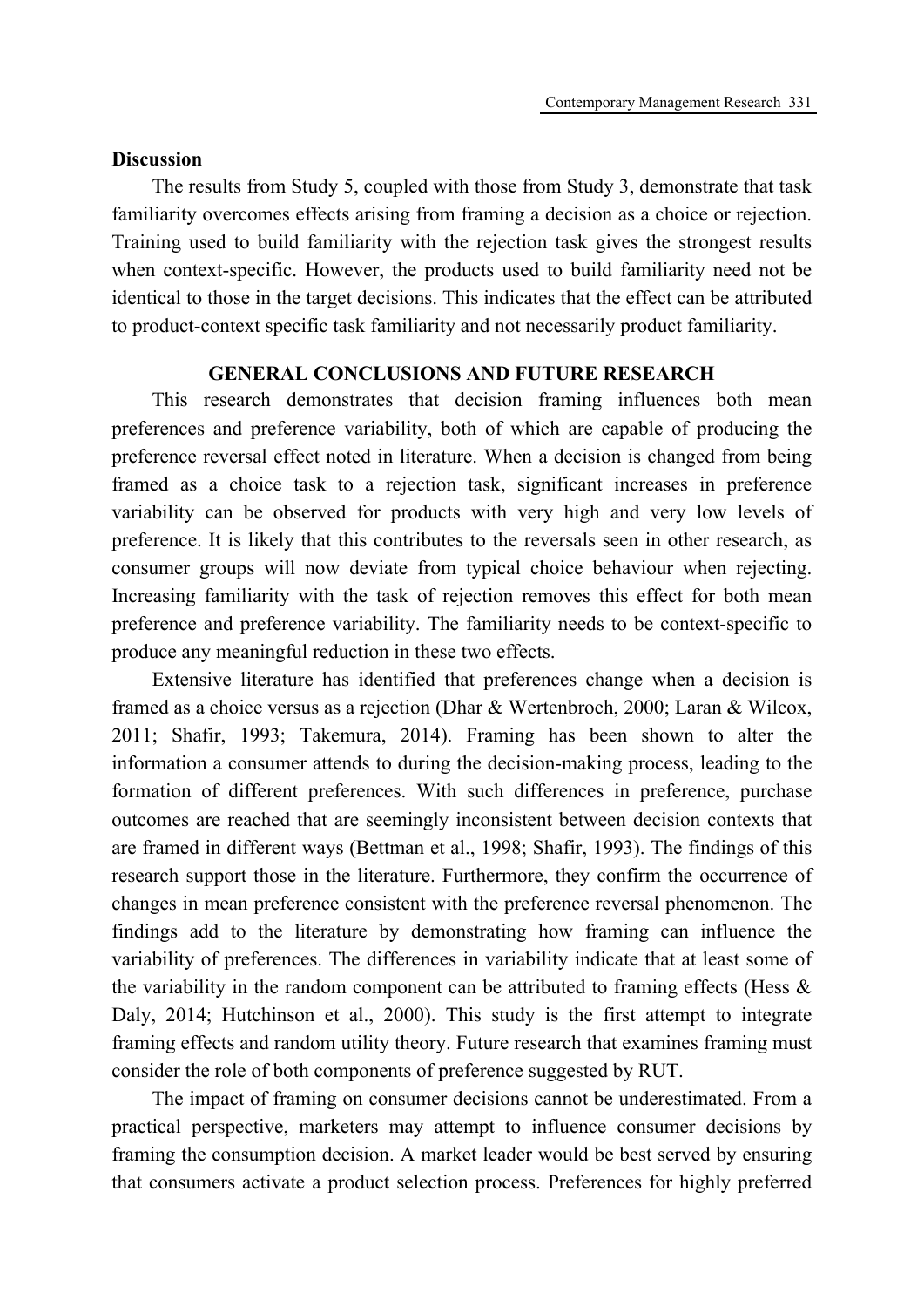alternatives are reinforced in selection (or choice) decision approaches with higher mean preferences and lower preference variability. By helping consumers to activate a selection process, the market leader increases the mean preference for their product and reduces preference variability, maximising the likelihood that any individual consumer will select it. In contrast, a product or brand positioned second or third in the marketplace may be better served by encouraging consumers to use a decision making process that rejects unwanted alternatives. The mean preferences for the dominant alternative are supressed, and preference variability is increased, making it more likely that consumers will switch to the less dominant product alternatives. It is interesting that such strategies are relevant only to products at or near the top of the marketplace, and there is less impact of framing on consumer preferences and subsequent decisions for middle positioned alternatives.

Rejection decisions are common, particularly in health and nutrition marketing. Enabling the public to refuse that extra slice of cake they don't *really* want, or reject the offer of a cigarette while trying to quit can benefit the individuals concerned and the wider community. Marketing campaigns can educate consumer groups to build familiarity with the act of rejection with messages such as 'get used to saying *no* by practicing'. Health interventions can focus on building task familiarity to equip consumers to say 'no'. A community of people trying to lose weight, or stop smoking is less subject to framing effects leading them to (on average) make decisions that better reflect their preferences to lose weight or quit smoking. The associated decreases in preference variability with the removal of the framing effect would also result in the community more consistently making decisions to say 'no'.

These findings suggest several potential directions for future research. This research held the nature of the information comprising the product alternatives in the experiment relatively constant, primarily focusing on utilitarian product features. This limits the generalisability of our findings, but led to the discovery that changes in preferences substantially decreased as familiarity with rejecting increased. It would be interesting to see if the familiarity effect becomes subordinate to the differences in attention found to drive preference reversals in those studies if different types of information are introduced, such as preference consistent or inconsistent information as presented by Laran and Wilcox (2011), or hedonic and utilitarian information as per Dhar and Wertenbroch (2000). Identification of the conditions where task familiarity or information attention become the dominant mechanism underlying framing effects would provide an interesting avenue for future research.

The findings of this research also suggest an unexplored relationship between the mean differences and differences in preference variability arising from framing. The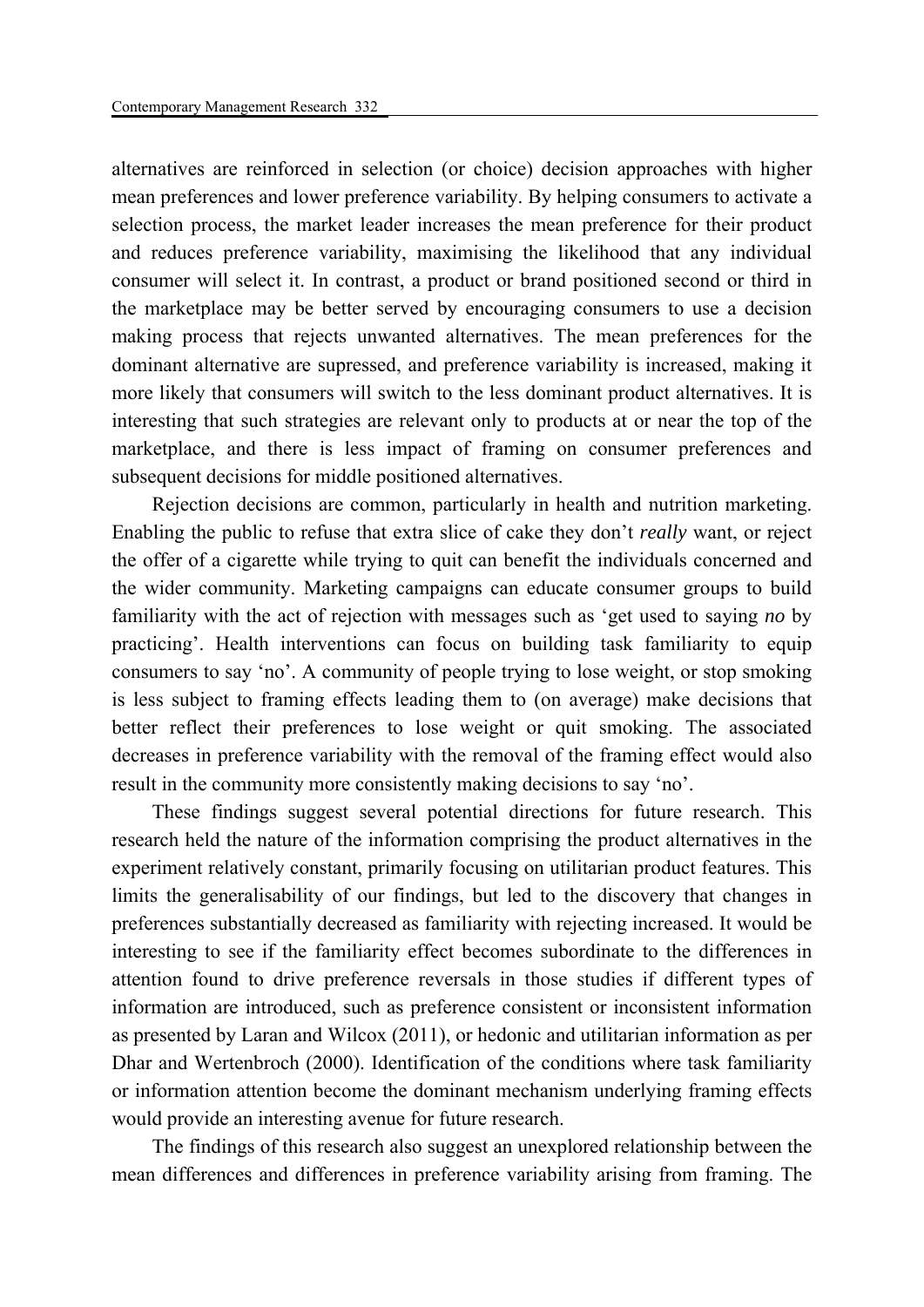greatest mean differences nearly always co-occurred with the greatest differences in preference variability – in other words, the variability differences nearly always occurred for the products with the highest and lowest mean preferences. This is surprising as this relationship is not predicted in the literature. Indeed, it would be expected that products with extreme preference levels would differentiate themselves from other products in a decision producing lower – not higher-- preference variability. Research into statistical methods for estimating consumer preferences suggests that the mean and variance components of preference, and the systematic and error components of utility which comprise the theoretical constructs underlying preference, can be related (Islam, Louviere & Burke, 2007, Louviere & Eagle, 2006; Takemura, 2014). Therefore, whether mean differences can occur without differences in preference variability also occurring, and vice versa, and why this curvilinear relationship arises present interesting avenues for future research.

### **REFERENCES**

- Bettman, J.R., Luce, M.F., & Payne, J.W. (1998). Constructive Consumer Choice Processes. *Journal of Consumer Research*, *25*(3), 187-217. http://dx.doi.org/10.1086/209535
- Chernev, A. (2009). Choosing Versus Rejecting: The Impact of Goal-Task Compatibility on Decision Confidence. *Social Cognition*, *27*(2), 249-260.
- Coupey, E., Irwin, J.R., & Payne, J.W. (1998). Product Category Familiarity and Preference Construction. *Journal of Consumer Research*, *24*(4), 459-468. http://dx.doi.org/10.1086/209521
- Denstadli, J.M., Lines R., & Ortúzar J. (2012). Information Processing in Choice Based Conjoint Experiments. *European Journal of Marketing*, *46*(3/4), 422-446. http://dx.doi.org/10.1108/03090561211202549
- Dhar R., & Gorlin, M. (2013). A Dual-System Framework to Understand Preference Construction Processes in Choice. *Journal of Consumer Psychology, 23*(4), 528- 542. http://dx.doi.org/10.1016/j.jcps.2013.02.002
- Dhar, R., & Wertenbroch, K. (2000). Consumer Choice between Hedonic and Utilitarian Goods. *Journal of Marketing Research*, *37*(1), 60-71. http://dx.doi.org/10.1509/jmkr.37.1.60.18718
- Gilboa, I. (2009). *Theory of Decisions under Uncertainty*. New York: Cambridge University Press.
- Hess, S., & Daly, A. (2014). *Handbook of Choice Modelling.* Cheltenham, UK: Edward Elgar Publishing.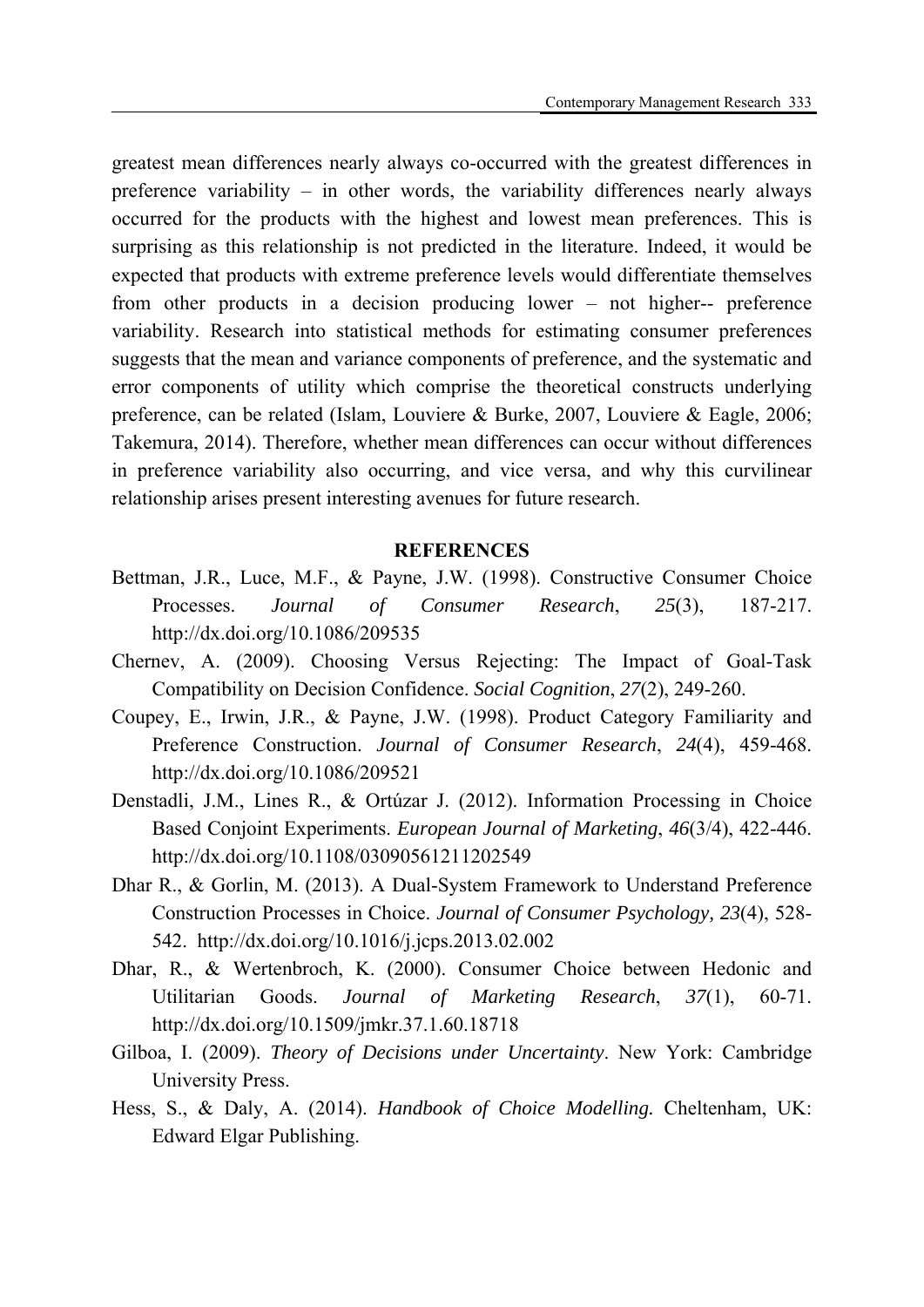- Hutchinson, J., Kamakura, W.A, & Lynch, J. (2000). Unobserved Heterogeneity as an Alternative Explanation For 'Reversal' Effects in Behavioral Research. *Journal of Consumer Research*, *27*(3), 324-344. http://dx.doi.org/10.1086/317588
- Irwin, J. R. & Naylor, R.W. (2009). Ethical Decisions and Response Mode Compatibility: Weighting of Ethical Attributes in Consideration Sets Formed by Excluding Versus Including Product Alternatives. *Journal of Marketing Research*, *46*(2), 234-246. http://dx.doi.org/10.1509/jmkr.46.2.234
- Islam, T., Louviere, J.J., & Burke, P.F. (2007). Modeling the Effects of Including/Excluding Attributes in Choice Experiments on Systematic and Random Components. *International Journal of Research in Marketing*, *24*(4), 289-300. http://dx.doi.org/10.1016/j.ijresmar.2007.04.002
- Krishnamurthy, P., & Prokopec, S. (2010). Resisting That Triple Chocolate Cake: Mental Budgets and Self Control. *Journal of Consumer Research*, *37*(1), 68-79. http://dx.doi.org/10.1086/649650
- Kühberger, A. (1996). The Influence of Framing on Risky Decisions. *Organizational Behavior and Human Decision Processes*, *75*(1), 23-55.
- Kwong, J.Y., & Wong, K.F. (2006). The Role of Ratio Differences in the Framing of Numerical Information. *International Journal of Research in Marketing*, *23*(4), 385-394. http://dx.doi.org/10.1016/j.ijresmar.2006.07.001
- Laran, J., & Wilcox, K. (2011). Choice, Rejection, and Elaboration on Preference-Inconsistent Alternatives. *Journal of Consumer Research*, *38*(2), 229-241. http://dx.doi.org/10.1086/659040
- Lichtenstein, S., & Slovic, P. (2006). *The Construction of Preference*. New York: Cambridge University Press.
- Louviere, J.J., & Eagle, T. (2006). Confound It! That Pesky Little Scale Constant Messes up Our Convenience Assumptions. *Proceedings of the Sawtooth Software Conference,* Florida, Sawtooth Software, 211-228.
- McFadden, D. (1986). The Choice Theory Approach to Market Research. *Marketing Science*, *5*(4), 275-297. http://dx.doi.org/10.1287/mksc.5.4.275
- Meloy, M.G., & Russo, J.E. (2004). Binary Choice under Instructions to Select versus Reject. *Organizational Behavior and Human Decision Processes*, *93*, 114-128. http://dx.doi.org/10.1016/j.obhdp.2003.12.002
- Park, C.W., & Lessig, V.P. (1981). Familiarity and Its Impact on Consumer Decision Biases and Heuristics. *Journal of Consumer Research*, *8*(2), 223-30. http://dx.doi.org/10.1086/208859
- Payne, J.W. (1982). Contingent Choice Behavior. *Psychological Bulletin*, *92*(2), 382- 402.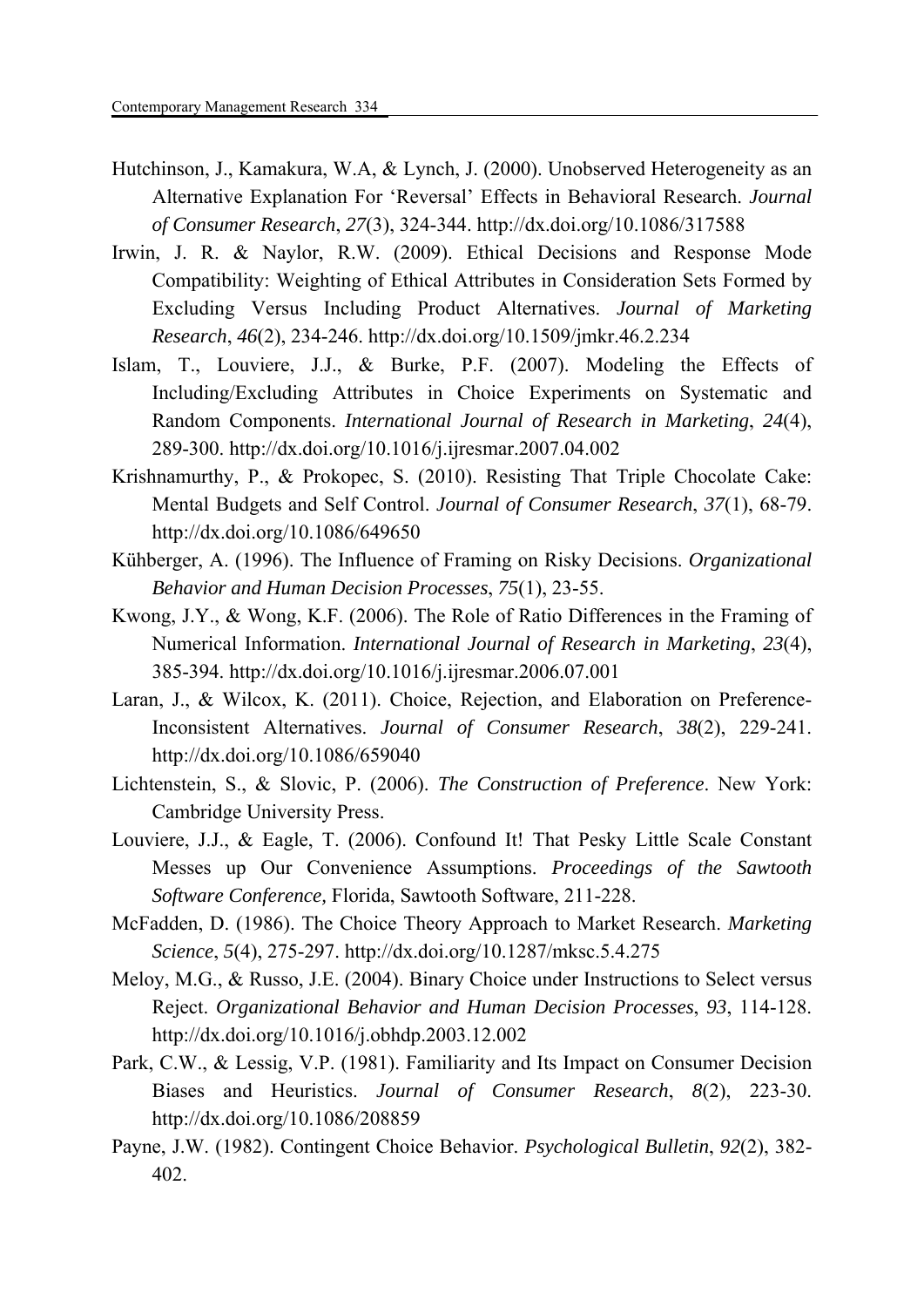- Shafir, E. (1993). Choosing versus Rejecting: Why Some Options Are Both Better and Worse Than Others. *Memory and Cognition*, *21*(4), 546-556. http://dx.doi.org/10.3758/BF03197186
- Takemura, K. (2014). *Behavioral Decision Theory: Psychological and Mathematical Descriptions of Human Choice Behavior*. Tokyo, Japan: Springer.
- Tversky, A., Sattath, S., & Slovic, P. (1988). Contingent Weighting in Judgment and Choice. *Psychological Review*, *95*(3), 371-384. http://dx.doi.org/10.1037/0033- 295X.95.3.371
- Yoon, Y., Sarial-Abi, G., & Gürhan-Canli, Z. (2012). Effect of Regulatory Focus on Selective Information Processing. *Journal of Consumer Research*, *39*(1), 93-110. http://dx.doi.org/10.1086/661935